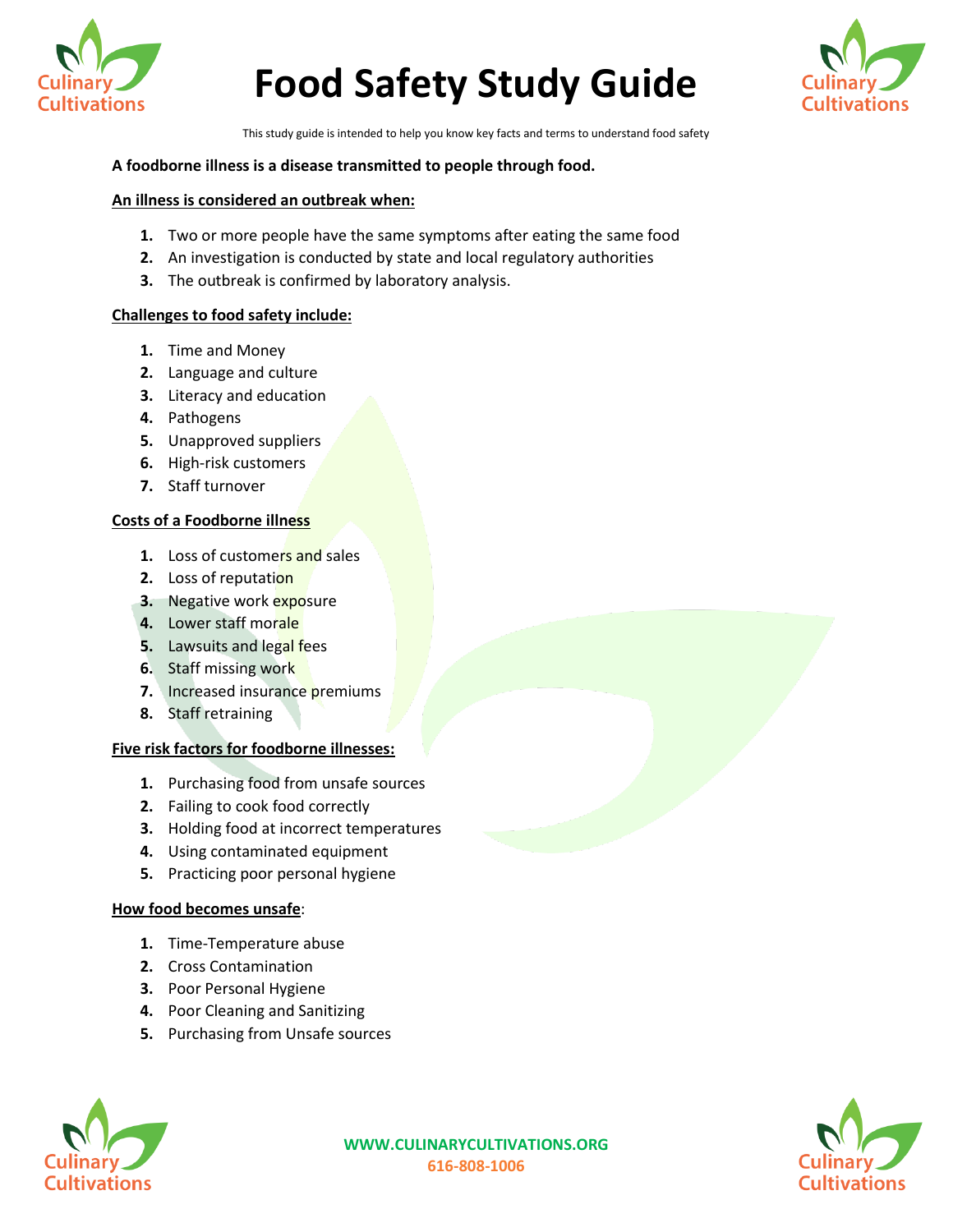



This study guide is intended to help you know key facts and terms to understand food safety

# **TCS Foods (Time-Temperature Control for safety) Foods most likely to become unsafe:**

- **1.** Dairy products
- **2.** Eggs
- **3.** Meats
- **4.** Poultry
- **5.** Fish
- **6.** Shellfish
- **7.** Cooked potatoes
- **8.** Cooked rice
- **9.** Soy and soy products
- **10.** Sprouts
- **11.** Cut tomatoes and melons
- **12.** Untreated garlic and oil mixtures

# **Ready-to-Eat food is food that can be eaten without further preparation, washing or cooking. Which includes:**

- **1.** Cooked foods
- **2.** Washed fruits and vegetables
- **3.** Deli meat
- **4.** Bakery items
- **5.** Sugar, spices and seasonings

# **Populations at high risk for foodborne illnesses:**

- **1.** Elderly people
- **2.** Preschool age children
- **3.** People with a compromised immune system

# **3 Types of Contaminants**

- **1.** Biological Contaminants
- **2.** Chemical Contaminants
- **3.** Physical Contaminants

# **Contaminants can come from:**

- **1.** Animals we use for food
- **2.** Air, contaminated water and dirt
- **3.** People, either deliberately or accidentally



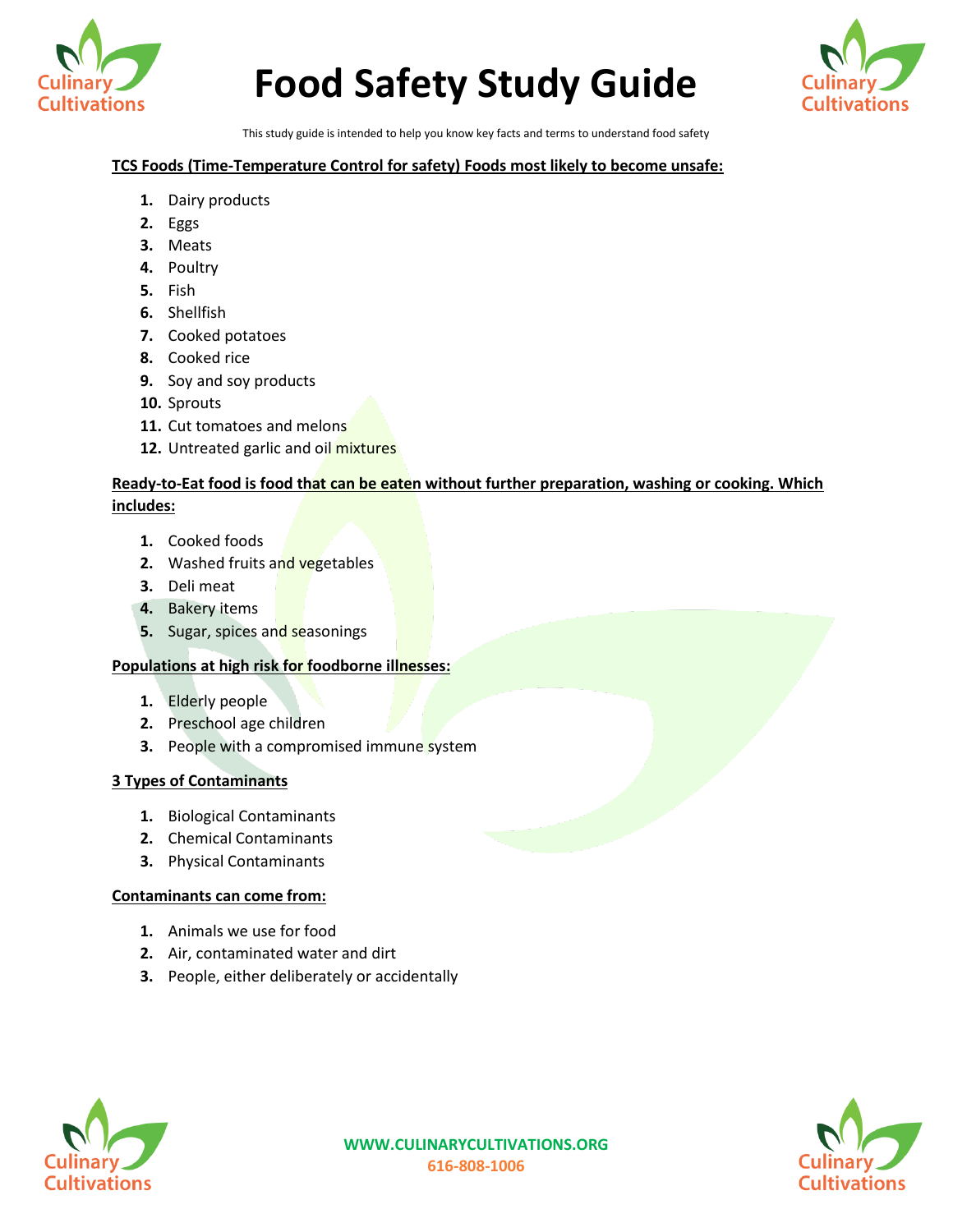



This study guide is intended to help you know key facts and terms to understand food safety

#### **Ways that people can contaminate food**:

- **1.** Not washing hands after using the restroom
- **2.** Are in contact with a person who is sick
- **3.** Sneeze or vomit onto food or food contact surfaces
- **4.** Touch dirty food-contact surfaces and equipment before touching food

## **Government Agencies for Food Safety:**

- **FDA** Food and Drug Administration Writes the food cade and inspects all food except meat poultry and eggs
- **USDA** U.S. Department of Agriculture Inspects all meat, poultry and eggs.
- **CDC & PHS** Centers for Disease control and Public Health Services specialize in prevention and investigations in foodborne illness.
- **Local Agencies** City, County, State, tribal or any other local municipality to govern food safety in their local communities

# **Contamination**

# **Four types of pathogens that can contaminate food and cause a foodborne illness**

- **1.** Bacteria
- **2.** Viruses
- **3.** Parasites
- **4.** Fungi

#### **Bacteria**

**Location**: Found almost anywhere **Detection**: Cannot be seen, smelled, or tasted **Growth**: Will grow rapidly if conditions are correct **Prevention**: Control time and temperature

#### **Conditions in which bacteria grows rapidly (also known as FATTOM)**

**F**- Food- Bacteria needs nutrients to survive

**A**-Acidity-Bacteria grow best in food that contains little or no acid

**T**-Temperature-Bacteria grows rapidly in the temperature danger zone 41 to 135 Degrees

**T**-Time-Bacteria needs time to grow

**O**-Oxygen-Some bacteria needs oxygen while other types grow faster in an environment with no oxygen

**M**-Moisture-Bacteria grows where there are high levels of moisture



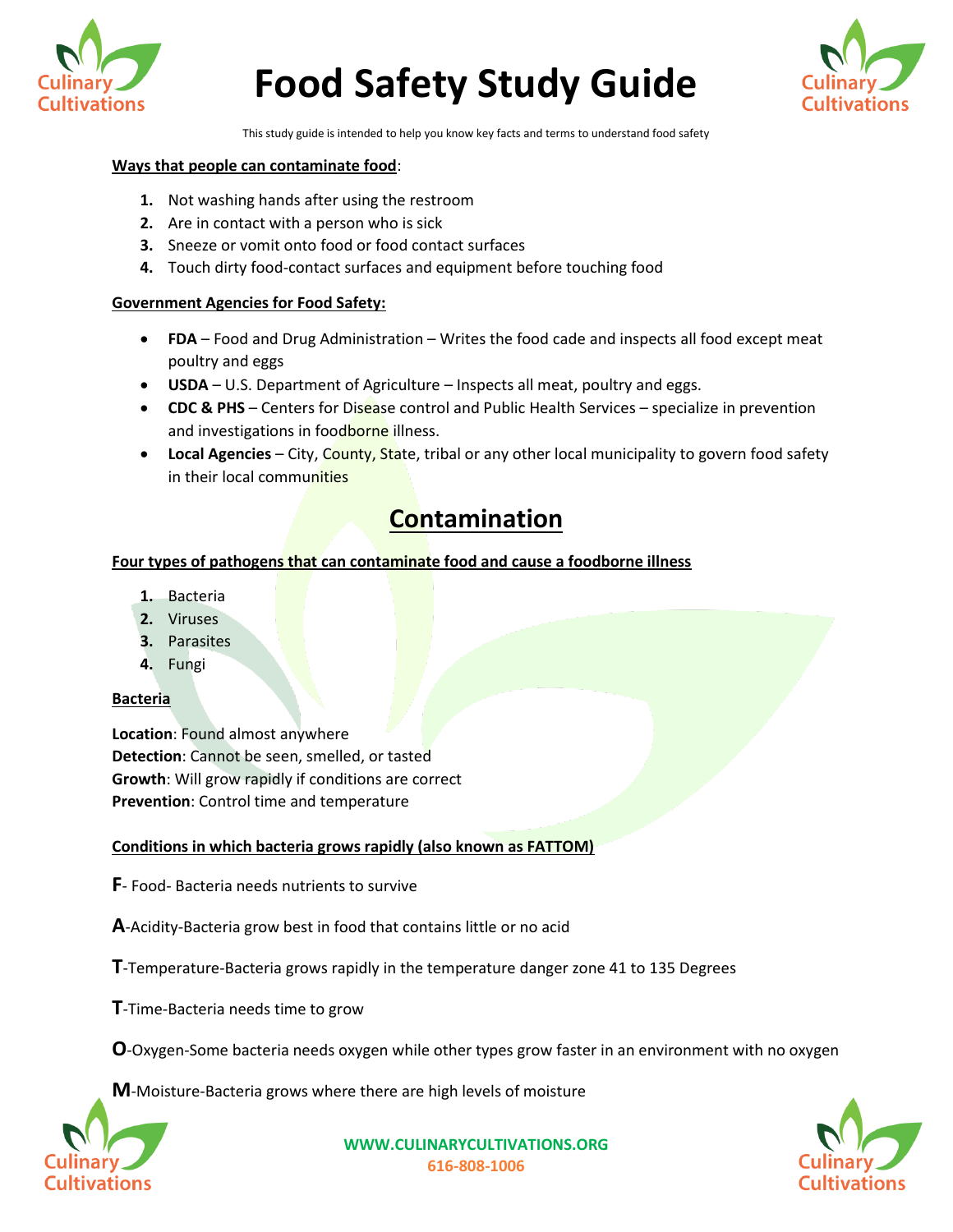



This study guide is intended to help you know key facts and terms to understand food safety

#### **Conditions that a food handler can control are:**

- **Temperature** Keep all TCS food out of the temperature danger zone
- **Time**-Control the amount of time that TCS foods stay in the temperature danger zone

#### **Symptoms of Foodborne Illness:**

• Diarrhea, Vomiting, Nausea, Fever, Abdominal cramps, Jaundice

# **The "Big Six" pathogens:**

- Salmonella Typhi Only occurs in human bloodstream and intestines
- Nontyphoidal Salmonella Cook Poultry and Eggs to minimum internal temperatures
- Shigella spp. Control flies inside and outside of the operation and washing hands
- Shiga toxin-producing E coli Intestines of Cattle. Cooking ground beef to minimum internal temperatures.
- Hepatitis A Cannot be killed by temperature control. Symptom is jaundice
- Norovirus Cannot be killed by temperature control. Symptoms are vomiting and/or diarrhea

# **Bacteria**

# **Salmonella Typhi**

- o Sources
	- o People diagnosed with Salmonella Typhi
	- o Feces of infected people
- o Foods linked with the bacteria
	- o Ready to eat food
	- o Beverages
- o Prevention Measures
	- o Exclude food handlers diagnosed with Salmonella Typhi from the operation
	- o Wash Hands
	- o Cook food to minimum internal temperatures

# **Nontyphoidal Salmonella**

- o Sources
	- o Farm animals carrying the bacteria
	- o Feces of infected people
- o Foods linked with the bacteria
- o Poultry and eggs, Meat, Milk and dairy products
- o Produce, such as tomatoes, peppers, and cantaloupes
- o Prevention Measures
	- o Cook poultry and eggs to the correct minimum internal temperatures
	- o Prevent cross contamination
	- $\circ$  Exclude food handlers diagnosed with Nontyphoidal Salmonella from the operation



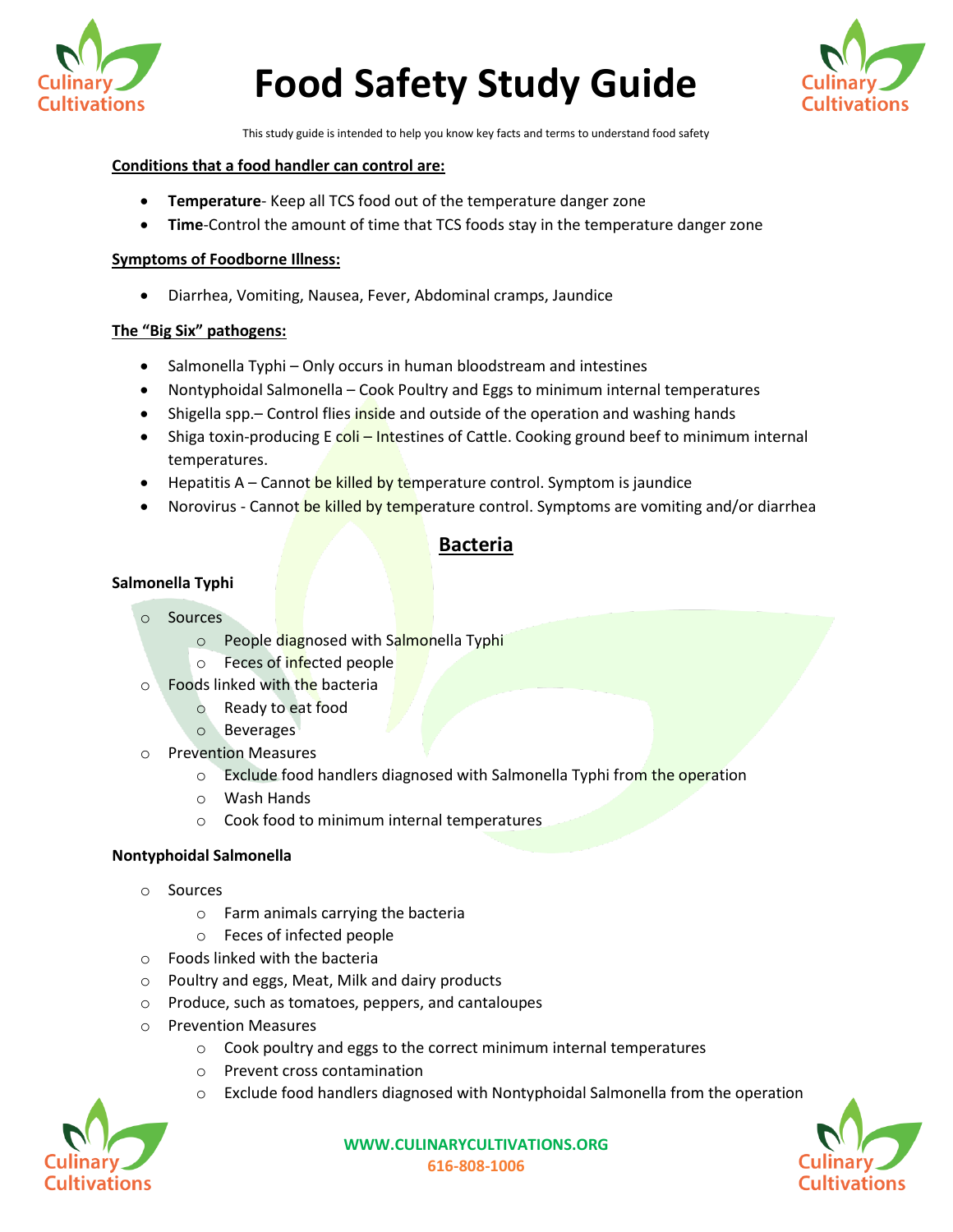



This study guide is intended to help you know key facts and terms to understand food safety

# **Shigella**

- **Sources** 
	- o Feces of infected people
	- Foods linked with the bacteria
		- $\circ$  Food contaminated by hands such as salads containing ready to eat foods.
		- $\circ$  Food that has been in contact with contaminated water
- Prevention Measures
	- o Exclude food handlers diagnosed with Shigella from the operation
	- o Wash hands
	- o Control flies inside and outside of the operation

# **Shiga Toxin-producing Escherichia Coli, also known as E-Coli**

- Sources
	- o Intestines of Cattle
- Foods linked with the bacteria
	- o Ground Beef
	- o Contaminated produce
- Prevention Measures
	- o Exclude food handlers diagnosed with E-Coli from the operation
	- o Cook food to the correct minimum internal temperatures especially ground beef
	- o Purchase food from approved suppliers
	- o Prevent cross contamination

# **Viruses**

Location: Requires a living host to grow, carried by animals and people, does not grow I food. **Sources:** Food, water or any contaminated surface

**Prevention**: Good personal hygiene, not destroyed by normal cooking temperatures.

# **Major viruses that can cause a foodborne illness**

# **Hepatitis A**

- **Sources** 
	- o Human Feces
- Foods linked with the virus
	- o Ready to eat food
	- o Shellfish
- Prevention Measures
	- $\circ$  Exclude food handlers diagnosed with hepatitis A and jaundice from the operation
	- o Wash Hands
	- o Buy shellfish from reputable suppliers



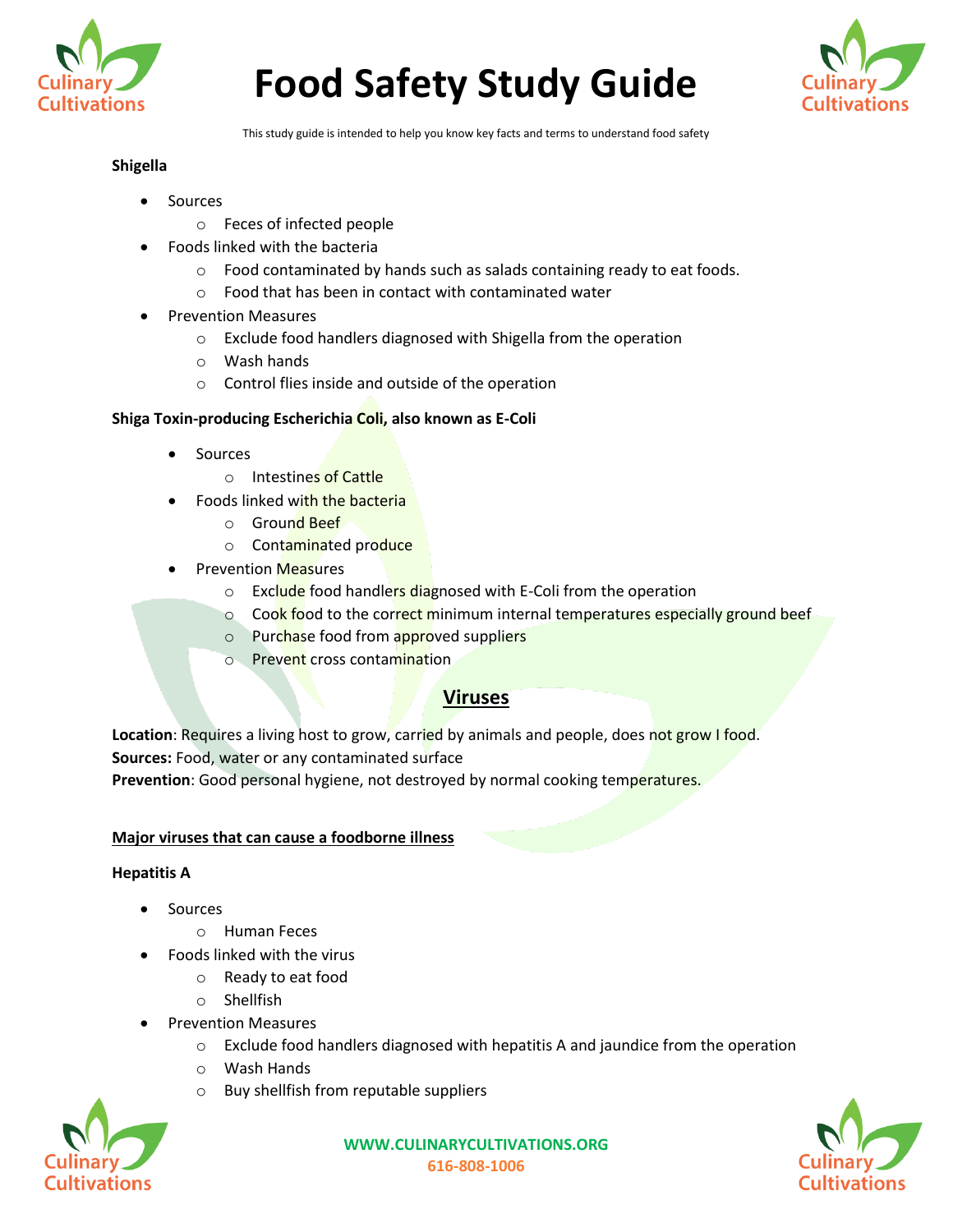



This study guide is intended to help you know key facts and terms to understand food safety

## **Norovirus**

- **Sources** 
	- o Human Feces
- Foods linked with the virus
	- o Ready to eat food
	- o Shellfish
- Prevention Measures
	- $\circ$  Exclude food handlers diagnosed with Norovirus and/ or vomiting or diarrhea from the operation
	- o Wash hands
	- o Buy shellfish from reputable supplier

# **Parasites**

- Require a living host to reproduce
- Seafood, Wild Game and Produce
- Purchase from reputable supplier and make sure fish that will be eaten raw will be frozen correctly

## **Fungi**

- Yeast, Molds and Mushrooms
- Only consume food with mold on it that has mold as a natural part (blue cheese)
- Purchase from reputable supplier

# **Biological Toxins**

- Origin
	- o Plants, Mushrooms and Seafood
	- $\circ$  Histamine Made by pathogens on fish when time temperature abused
	- $\circ$  Ciguatera Toxin Predator fish become contaminated when the eat smaller fish that have consumed the toxin. **Scombroid Poisoning.**
- Symptoms
	- o Experience illness with minutes
	- o Diarrhea, vomiting, tingling in the extremities, hot/cold flashes, flushing the face, hard to breath, burning in the mouth, heart palpitations, hives
- **Prevention** 
	- o Purchasing from approved, reputable suppliers



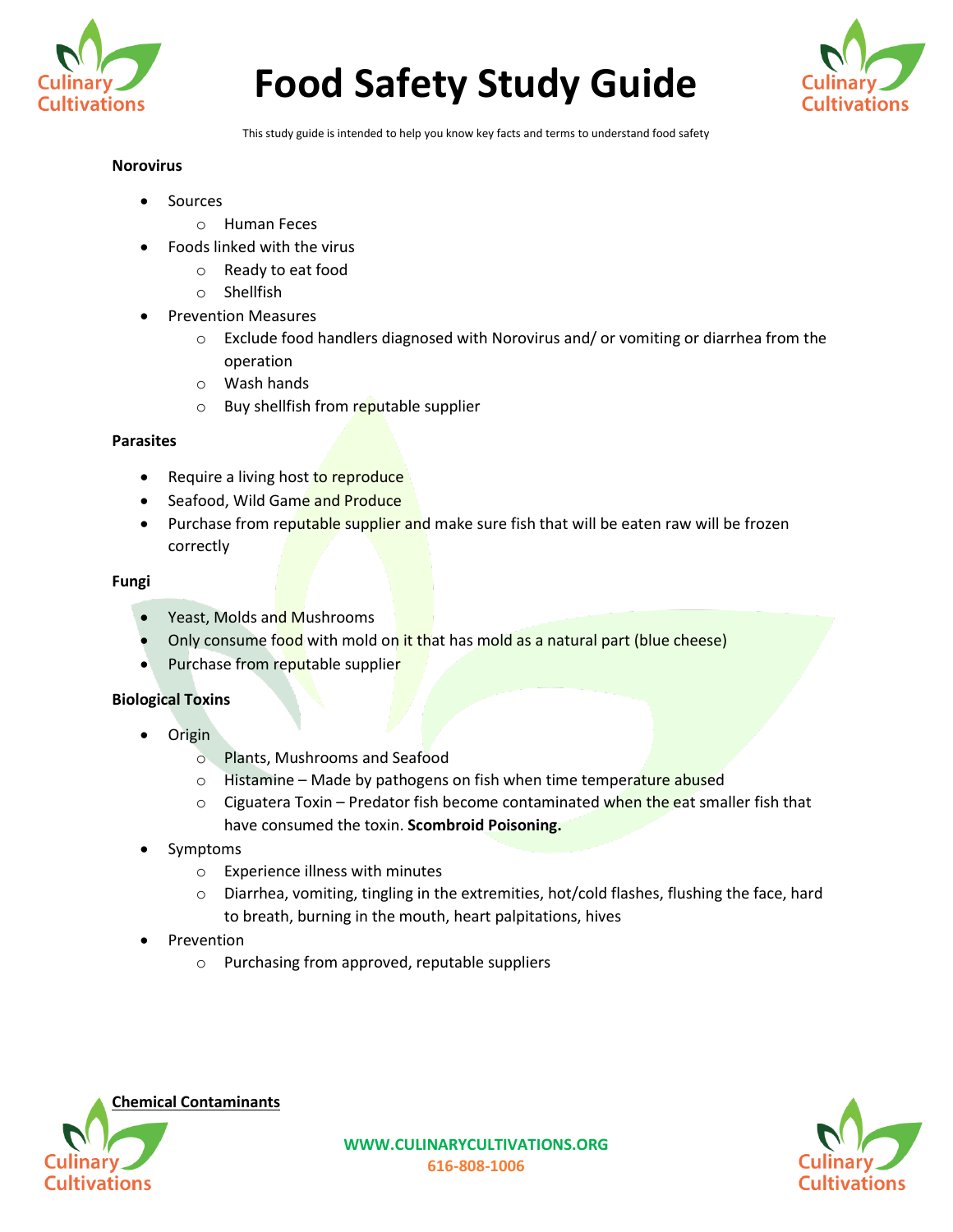



This study guide is intended to help you know key facts and terms to understand food safety

**Sources**: Cleaners, Machine lubricants, pesticides **Symptoms:** Varies with the chemical consumed, check label for warnings **Prevention:** Use only chemicals designed for food service. Always use chemicals per the manufacturers guidelines.

# **Physical Contaminants**

**Sources:** Objects that get into food, such as metal shavings, bread ties, fingernails, bandages, dirt. **Symptoms:** Depending on object consumed, possible cuts, dental damage and possible choking. **Prevention:** Purchase from an approved reputable supplier, always inspect food before, during and after preparation for any objects that may have ended up in the food.

# **Deliberate contamination of food**

## **People that can deliberately contaminate food**

- **1.** Terrorists or activists
- **2.** Disgruntled current or former staff
- **3.** Vendors
- **4.** Competitors

# **FDA tool for food defense**

- **A-Alert-make sure all products are coming in from safe, approved sources**
- **L-Look-Monitor all products in the operation**
- **E-Employees- Make sure you know who is in your operation always**
- **R-Reports-Keep all information regarding food defense accessible**
- **T-Threat-** Have a plan in place in case of a threat or suspicious activity occurs

# **How to respond to a foodborne illness**

- **1.** Gather Information
- **2.** Notify authorities
- **3.** Segregate product
- **4.** Document information
- **5.** Identify staff
- **6.** Cooperate with authorities
- **7.** Review Procedures





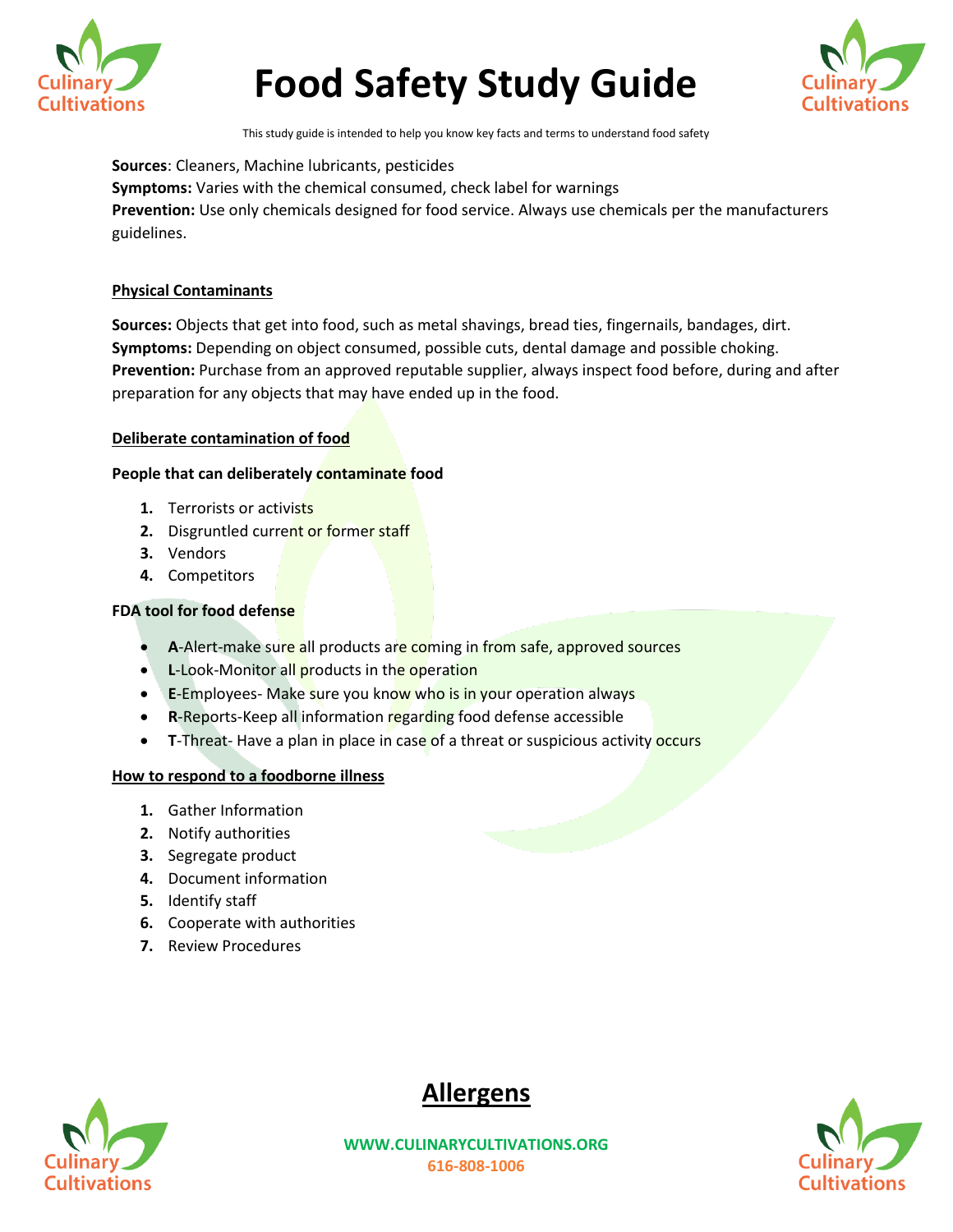



This study guide is intended to help you know key facts and terms to understand food safety

**Food Allergens**: Protein that occurs in food naturally, that people are sensitive too. **Allergy Symptoms**: Depends on the severity of the person that is allergic. Can include symptoms such as Nausea, wheezing or shortness of breath, hives, swelling of the body, including the face. **Allergic Reactions**: Symptoms can become serious quickly, a severe reaction, called anaphylaxis, can lead to death.

## **BIG 8 Allergens**

- **1.** Milk **1. Milk 1. Wheat** 1. Wheat 1. Milk 1. Milk 1. Milk 1. Milk 1. Milk 1. Milk 1. Milk 1. Milk 1. Milk 1. Milk 1. Milk 1. Milk 1. Milk 1. Milk 1. Milk 1. Milk 1. Milk 1. Milk 1. Milk 1. Milk 1. Milk 1. Milk 1. Milk
- **2.** Eggs 5. Peanuts 8. Soy
- **3.** Fish 6. Shellfish

# **Ways to prevent allergic reactions**

Service Staff: Describe how the dish is prepared, identify ingredients, make suggestions that does not include the allergen, hand deliver food to people with food allergens

**Kitchen Staff**: Wash utensils and prep area before preparing a dish for a food allergy, avoid crosscontact with food allergens.

# **Food Handler**

#### **Food handlers contaminate food when**:

- **1.** They have a foodborne illness
- **2.** They have been in contact with a sick person
- **3.** They have wounds that contain a pathogen
- **4.** They sneeze or cough
- **5.** They have symptoms such as vomiting, diarrhea, and/or jaundice
- **6.** They touch anything that may contaminate their hands and don't wash them

# **Actions that food handlers do to contaminate food**:

- **1.** Coughing or sneezing into their hands
- **2.** Spitting in the operations
- **3.** Rubbing an ear
- **4.** Running fingers through their hair
- **5.** Scratching the scalp
- **6.** Touching a pimple or infected wound
- **7.** Wearing a dirty uniform
- **8.** Wiping or touching the nose
- **9.** Touching a pimple or infected wound

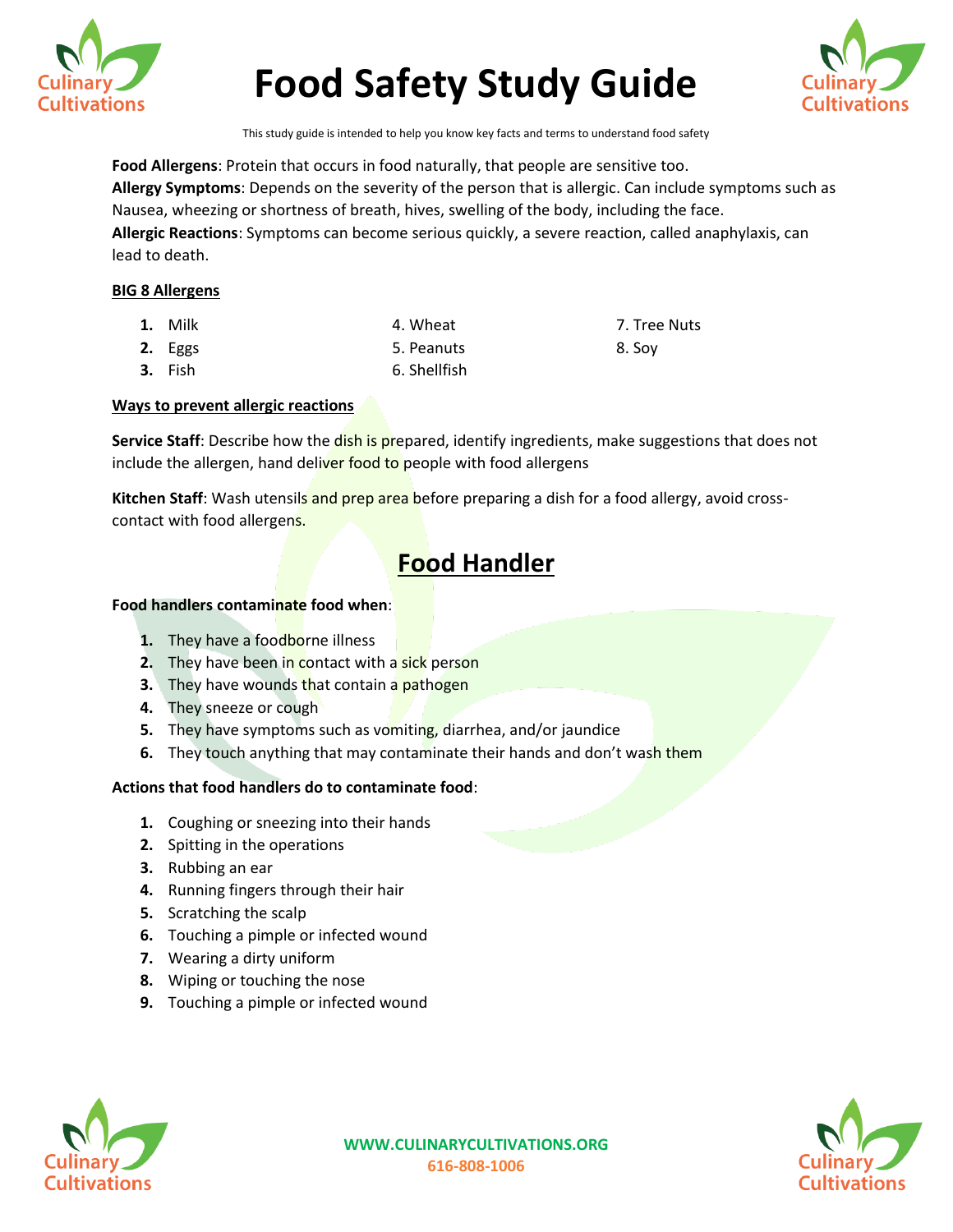



This study guide is intended to help you know key facts and terms to understand food safety

## **Managers need to focus on**:

- **1.** Creating a personal hygiene policy
- **2.** Modeling correct behavior always
- **3.** Supervising food safety practices
- **4.** Training food handlers on personal hygiene
- **5.** Revising the personal hygiene policies regularly

#### **Proper work attire for a Food handler**

- **1.** A clean clothing, hat or other hair restraint
- **2.** No jewelry, except for a plain band wedding ring
- **3.** When wearing an apron, remove it when leaving food prep areas
- **4.** Clean, short, and unpolished fingernails. Acrylic fingernails are not allowed

# **Food handler is only allowed to eat, drink, smoke, or chew gum or tobacco in a designated area, and not in or during the following:**

- **1.** Prepping or serving food
- **2.** While working in a prep area
- **3.** Working in areas used to clean utensils and equipment

#### **Proper way to wash your hands** (whole **process** is 20 seconds)

- **1.** Wet hands with running warm water
- 2. Vigorously scrub hands and arms for ten to fifteen seconds, clean under your fingernails and between fingers
- **3.** Rinse thoroughly under running water
- **4.** Dry hands and arms with a single use paper towel or a warm-air hand dryer. If using a single use paper towel, once finished drying use towel to turn off the faucet and open the bathroom door.

#### **Times when a food handler must wash their hands:**

- **1.** Before they start work
- **2.** After using the restroom
- **3.** Before and after handling raw meat, poultry, and seafood.
- **4.** After touching the hair, face, body and clothing
- **5.** After sneezing, coughing, or using a tissue
- **6.** After eating, drinking, smoking, or chewing gum or tobacco
- **7.** After handling chemicals
- **8.** After taking out the garbage
- **9.** After clearing tables or busing dirty dishes
- **10.** After handling money
- **11.** After handling any type of animals
- **12.** After leaving and returning to the kitchen
- **13.** After touching anything that can contaminate hands



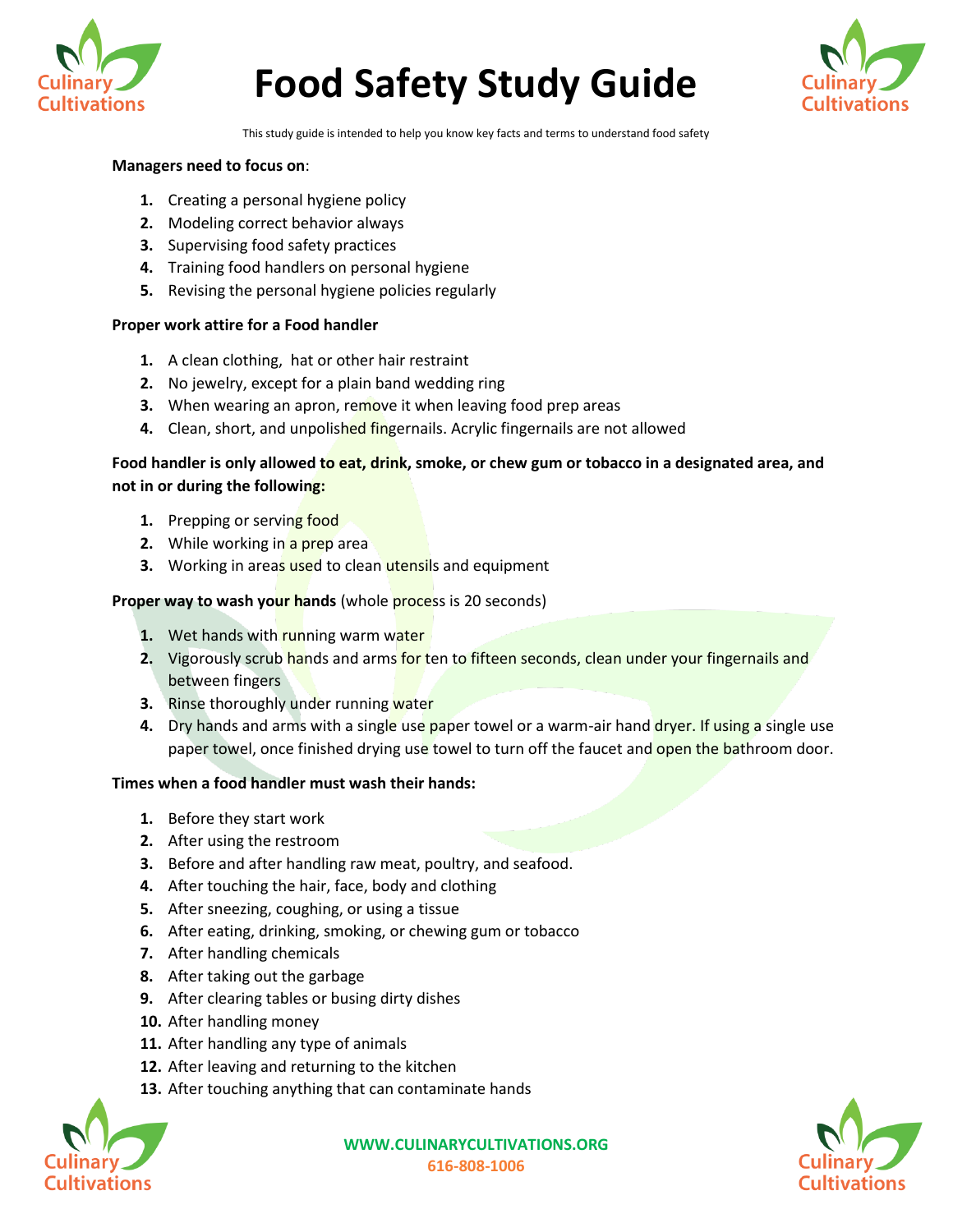



This study guide is intended to help you know key facts and terms to understand food safety

#### **Single-use gloves**

- **1.** Always needs to be worn when preparing and handling ready to eat food except when washing produce or ingredients in a dish that will be cooked to its minimum internal temperature.
- **2.** Must NEVER be used in place of proper hand washing
- **3.** Must NEVER be washed and reused
- **4.** Must fit correctly

#### **Must change gloves when:**

- **1.** They become dirty, torn or soiled
- **2.** Beginning a different task
- **3.** Handling raw meat, seafood, or poultry and before handling ready to eat food
- **4.** After 4 hours of continuous use
- **5.** Being interrupted and coming back to your

## **Handling Staff Illnesses**

- **1.** The food handler has a sore throat with a fever
	- Restrict from working with food
	- Exclude from work if serving a high-risk population
	- Can return to work with a doctor's note
- **2.** The food handler has vomiting and/or diarrhea
	- Exclude the food handler from the operation
	- Can return to work after 24 hours symptom free or a doctor's note
- **3.** The food handler has had jaundice for 7 days or less
	- Report it to the regulatory authority (Health department)
	- Exclude food handler from the operation
	- Can return with a doctor's note approved by your health regulatory agency
- **4.** The food handler has been diagnosed with a foodborne illness
	- Work with your regulatory department
	- Exclude the food handler from the operation

# **Flow of Food**

#### **Preventing Cross-Contamination**

- **1.** Use separate equipment for each type of food
- **2.** Clean and sanitize all work surfaces, equipment, and utensils after each task
- **3.** Prepare raw meat, fish, and poultry at different times than ready-to-eat foods
- **4.** Buy foods that do not require much prepping or handling



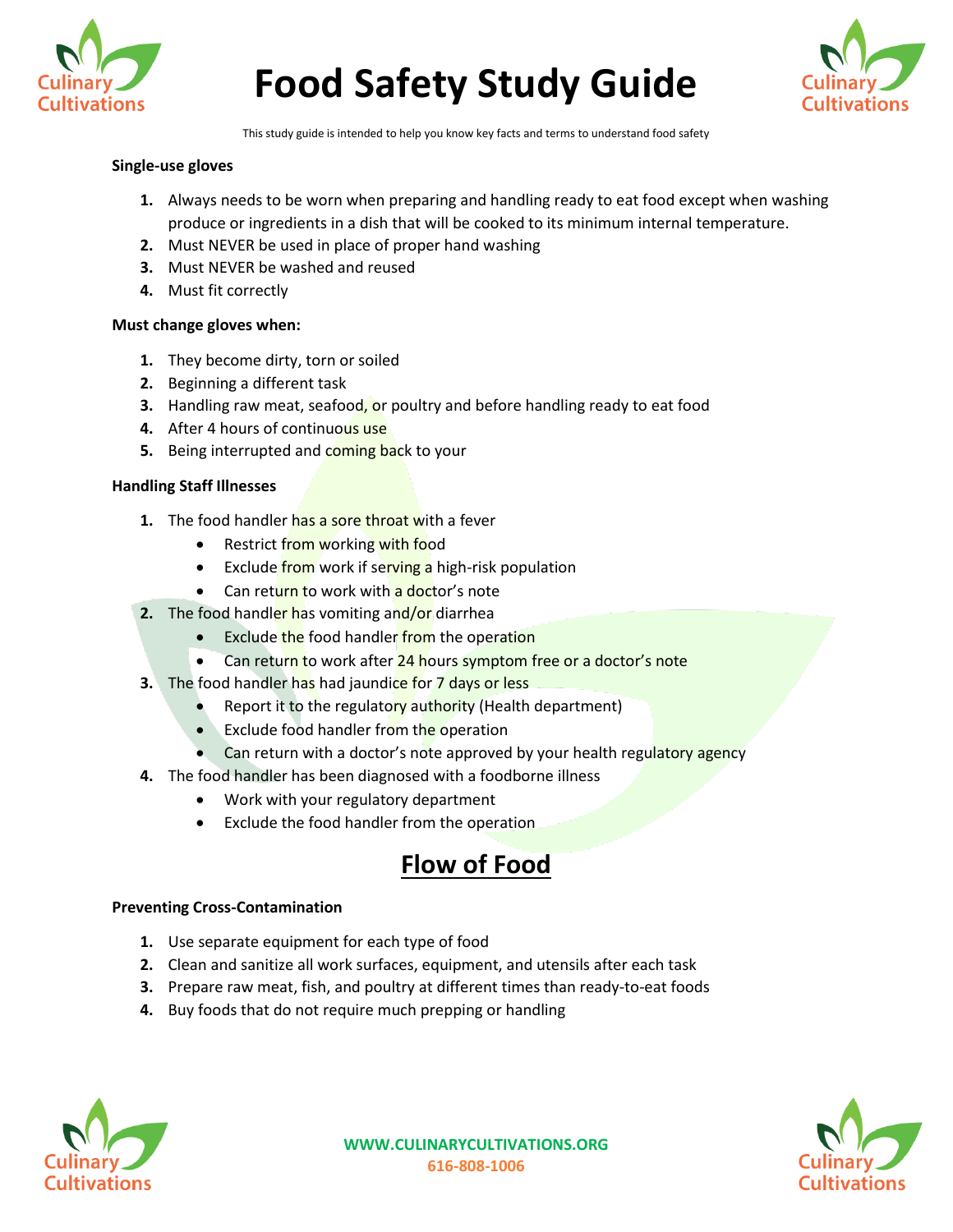



This study guide is intended to help you know key facts and terms to understand food safety

## **Preventing Time-Temperature abuse**

**1.** To avoid time temperature abuse, monitor time and temperature. Make sure the correct kinds of thermometers are available. Regularly record temperatures and the times they are taken. Minimize the time that food spends in the temperature danger zone. Take corrective actions if time-temperature standards are not met.

#### **Thermometers**

**1. Bimetallic Stemmed Thermometers**: Measures temperature through its metal stem.

## **Thermocouples and Thermistors**

- **1. Immersion Probe**: Use these to check the temperature of liquids.
- **2. Surface Probe**: Use these to check the temperature of any flat cooking equipment
- **3. Penetration Probe:** Use these to check the internal temperature of food
- **4. Air Probe**: Used to check the inside coolers and ovens

#### **Infrared Thermometers**

**1.** Used to measure surface area

## **Time-Temperature Indicators (TTI)**

**1.** Monitor both time and temperature, are attached to packages by the supplier

#### **Maximum registering tape**

**1.** Indicates the highest temperature reached during use

#### **Thermometer guidelines**

- **1.** Wash, rinse, sanitize, and air-dry thermometers before and after using them. Calibrate them before each shift to ensure accuracy. Glass thermometers are only to be used if encased in a shatterproof casing
- **2.** Insert the thermometer into the thickest part of the food, usually the center. Take more than one reading in different spots. Wait for the thermometer reading to steady before recording the temperature.



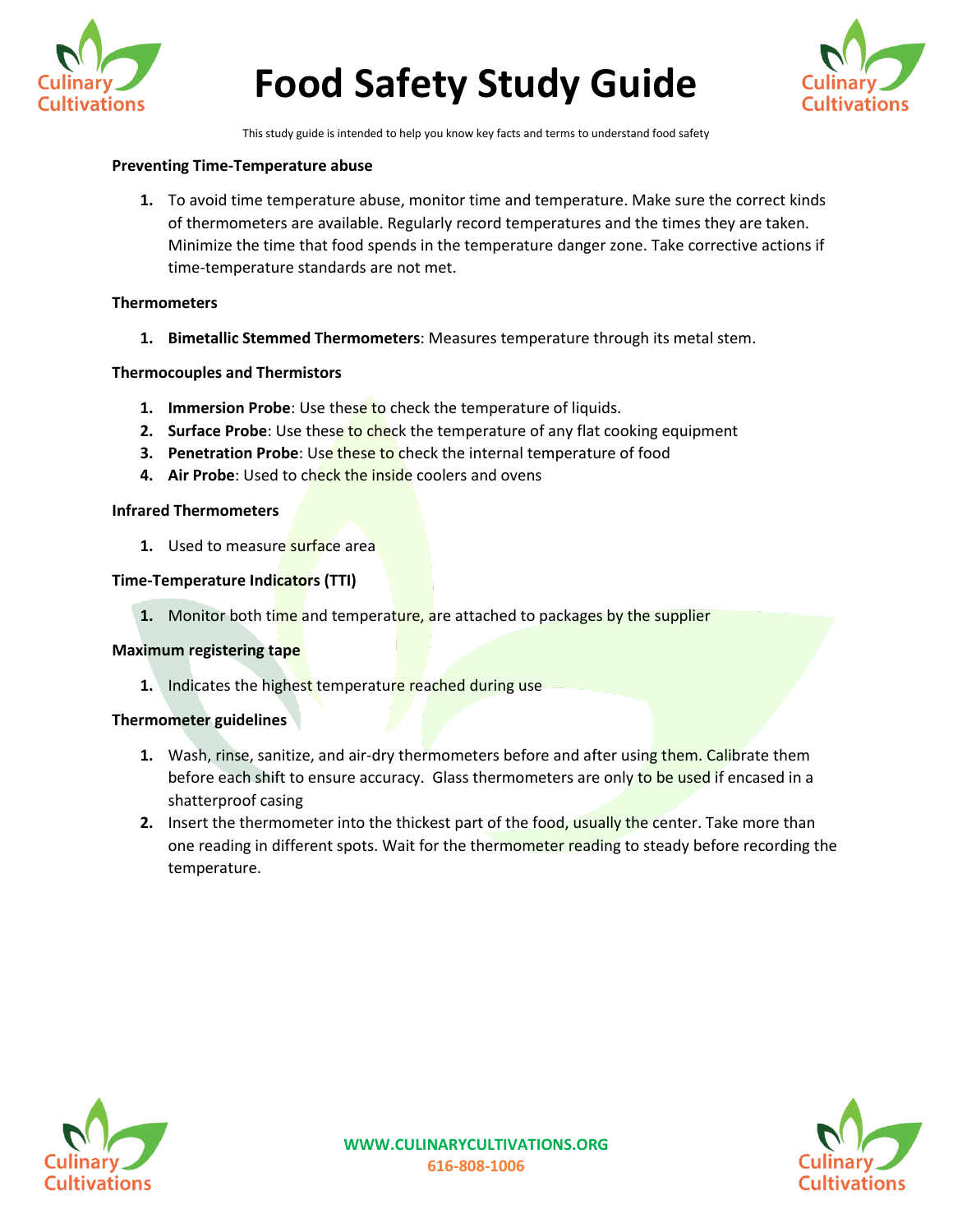



This study guide is intended to help you know key facts and terms to understand food safety

# **Purchasing, Receiving and Storage**

**Purchase food from approved, reputable suppliers**: All products have been inspected and meets all applicable local, state, and federal laws

## **Deliveries must meet the following criteria:**

- **1.** Be inspected upon arrival at the operation
- **2.** Must come from an approved, reputable supplier
- **3.** All food must be placed in the correct storage location
- **4.** Make sure all food is honestly presented
- **5.** Make sure all food is not contaminated
- **6.** All food has been protected from contamination in storage

# **Rejecting Deliveries**

- **1.** Separate rejected items from accepted items
- **2.** Tell the delivery person what is wrong with the item
- **3.** Get a signed adjustment or credit slip before giving the rejected item to the delivery person
- **4.** Log the incident on the invoice or receiving document

## **Handling Recalls**

- **1.** Identify the recall items
- **2.** Label the item in a way that will prevent it from being placed back in inventory
- **3.** Remove the item from inventory, and place it in a secure and appropriate location
- **4.** Store item separately from food, utensils, equipment, linens, and single-use items
- **5.** Inform staff not to use the product
- **6.** Refer to the vendor's notification or recall notice to determine what to do with the item

# **Checking the temperature of received foods**

**Meat, Poultry and Fish**: Insert probe into the thickest part of the meat

**ROP food (Reduced oxygen packaging):** Insert the probe between 2 packages or fold package around the probe

**Other packaged food (I.E Cartons, tubs etc.):** Open the package and insert the probe into the food



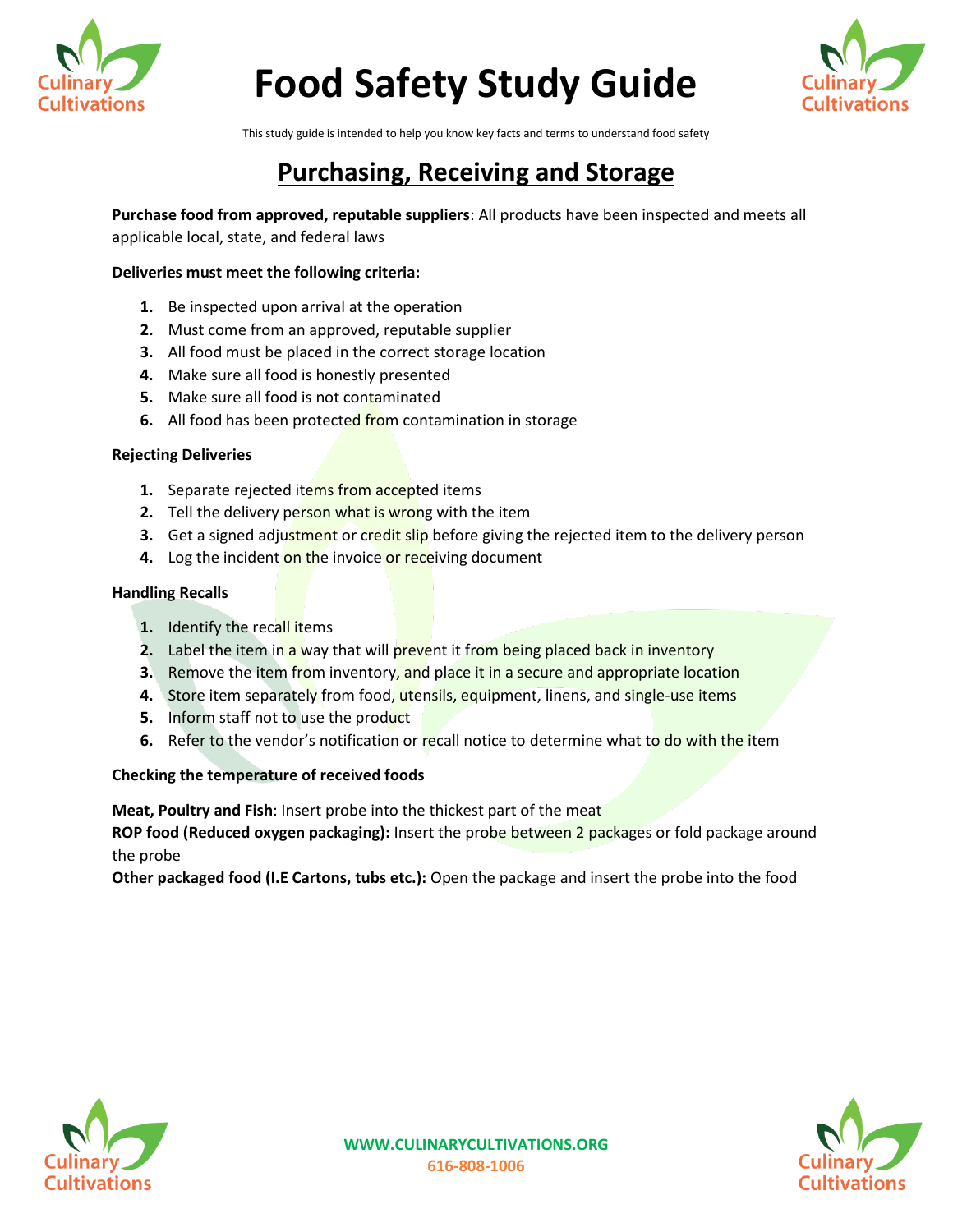



This study guide is intended to help you know key facts and terms to understand food safety

#### **Receiving Temperatures**

- **1. Cold TCS Food:** Receive at 41°F (5°C) or lower, unless otherwise specified
- **2. Live Shellfish:** Receive oysters, mussels, clams, and scallops at an air temperature of 45°F (7°C) and an internal temperature no greater than  $50^{\circ}F(10^{\circ}C)$  (Must reach 41° within 4 hours of receiving)
- **3. Shucked Shellfish**: Receive at 45°F (7°C) or lower (Must reach 41° or lower within 4 hours of receiving)
- **4. Shell Eggs**: Receive at an air temperature of 45°F (7°C) or lower.
- **5. Milk:** Receive at an air temperature of 45° (7°C) or lower. (Must reach 41° or lower within 4 hours of receiving)
- **6. Hot TCS food:** Receive at 135°F (57°C) or higher
- **7. Frozen food:** Receive frozen solid

# **Reject delivery if there is:**

- **1.** Evidence of thawing and/or refreezing
- **2.** Fluids or water stains in case bottoms or on packaging
- **3.** Ice Crystals or frozen liquids on the food or packaging
- **4.** Tears, holes, or punctures in packaging
- **5.** Cans with swollen ends, rust, or dents
- **6.** Bloating or leaking reduced oxygen packaged food
- **7.** Broken seals or **cartons**
- **8.** Dirty and discolored packaging
- **9.** Leaks, dampness, or water stains
- **10.** Signs of pests or pest damage
- **11.** Expired products
- **12.** Evidence of tampering

# **Required documents to be collected when receiving food:**

- **1.** Shellfish must be received with a shell stock identification tag. Tags must be kept on file for 90 days from the date the last shellfish was used from its delivery container
- **2.** Fish that will be eaten raw or partially cooked. Documentation must show the fish was correctly frozen before being received. Documents must be kept on file for 90 days from the sale of the fish.
- **3.** Any farm raised fish must have documentation stating the fish was raised to FDA standards. Documents must be kept on file for 90 days from the sale of the fish.

# **Food Quality**

**Appearance:** Reject food that is moldy or has an abnormal color

**Texture:** Reject meat, fish and poultry if it is slimy, sticky, or dry. It has soft flesh that leaves an imprint when touched.

**Odor:** Reject food with an abnormal or unpleasant odor.



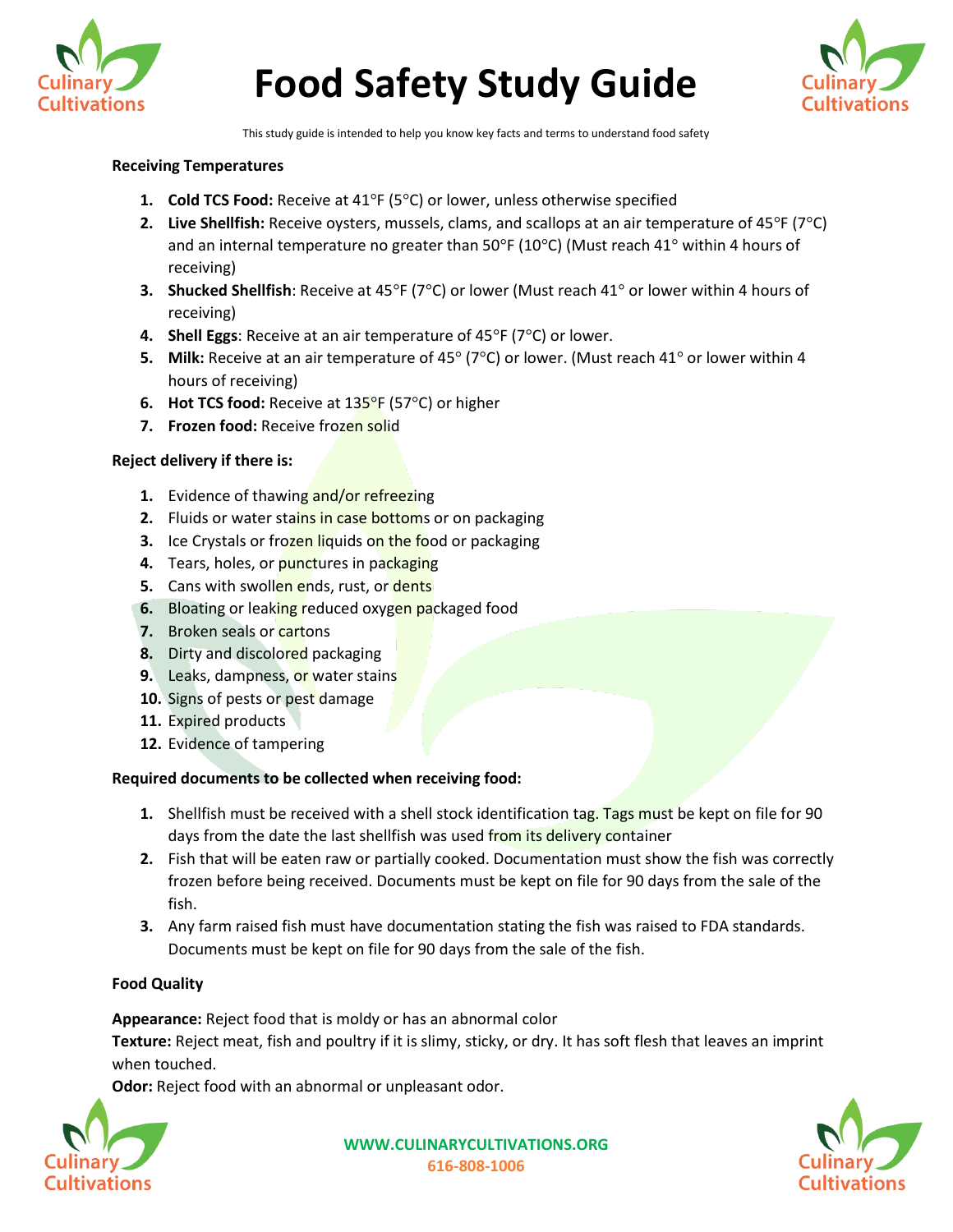



This study guide is intended to help you know key facts and terms to understand food safety

## **Storage**

## **Labeling food for use on-site**:

- **1.** All items not in their original containers must be labeled
- **2.** Food labels should include the common name of the food or a statement that clearly and accurately identifies it
- **3.** It is not necessary to label food if it clearly will not be mistaken for another item.

## **Date Marking:**

- **1.** Ready-to-eat TCS food must be marked if held for 24 hour or longer
- **2.** Date on food item must indicate when the food must be sold, eaten or thrown out
- **3.** Ready-to-eat TCS food can be stored for no longer than seven days if held at 41°F or lower
- **4.** The count begins on the day that the food was prepared or a commercial container opened

## **Temperatures**

- **1.** Store cold TCS food at 41<sup>°</sup>F (5<sup>°</sup>C) or lower and hot TCS food at 135<sup>°</sup>F (57<sup>°</sup>C)
- **2.** Store frozen food at a temperature to keep it frozen
- **3.** All storage units need to have at least one air temperature device. It must be accurate to +/-3°F or +/-1.5<sup>o</sup>C. Place the thermometer in the warmest part in a refrigerated unit and the coldest part of hot-holding units.

# **FIFO (First In First Out) proper way to rotate food**

- **1.** Identify the food items use-by date or expiration date
- **2.** Store items with the earliest use-by or expiration dates in front of items with later dates
- **3.** Once on the shelve, use the items that are stored in the front first
- **4.** Throw away any food that has passed manufacturer's use-by or expiration date

#### **Preventing Cross-Contamination while storing floor:**

- **1.** Store items in a designated storage area
- **2.** Store items 6 inches (15 centimeters) and away from walls
- **3.** Store all single use items in their original packaging
- **4.** Use only food containers that are durable, leak proof, and can be sealed and covered
- **5.** Do not put food in empty chemical containers
- **6.** Keep all storage areas clean and dry
- **7.** Clean up spills and leaks immediately
- **8.** Clean dollies, carts, transporters, and trays often
- **9.** Store food in containers that have been properly cleaned and sanitized
- **10.** Store all dirty linens in a clean, nonabsorbent containers or washable laundry bags



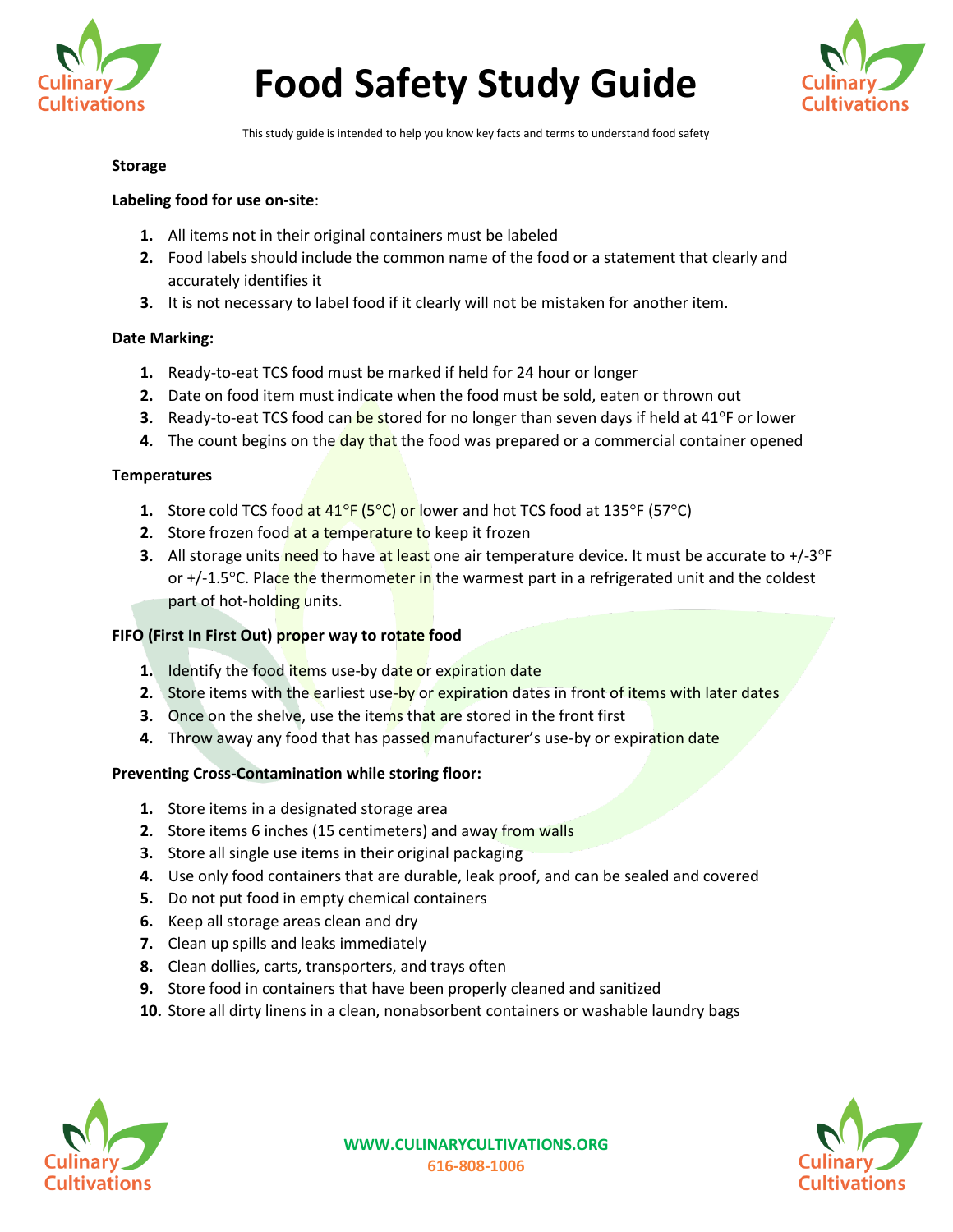



This study guide is intended to help you know key facts and terms to understand food safety

# **Storage order in top-to-bottom order:**

- **1.** Ready-to-eat food
- **2.** Seafood
- **3.** Whole cuts of beef and pork
- **4.** Ground meat and ground fish
- **5.** Whole and ground poultry \*The storage order is based on the minimum internal cooking temperature of each food.

## **NEVER STORE FOOD IN THE FOLLOWING AREAS:**

- **1.** Locker rooms and dressing rooms
- **2.** Restrooms or garbage rooms
- **3.** Mechanical rooms
- 4. Under unshielded lines or leaking water lines
- **5.** Under stairwells

# **Preparation**

#### **When prepping food:**

- **1.** Only remove as much food from the cooler as you can prep in a short period
- **2.** Return prepped food to the cooler or cook it as quickly as possible
- **3.** Make sure workstations, cutting **boards**, and utensils are clean and sanitized

#### **Prepping Specific Foods**

#### **Produce:**

- **1.** Do not let produce touch surfaces that have been exposed to raw meats, poultry or seafood.
- **2.** Wash produce thoroughly and when soaking or storing in water do not mix different items or multiple batches of the same item.
- **3.** Refrigerate cut melons, cut tomatoes and cut leafy greens
- **4.** Do not serve raw seed sprouts to a high-risk population

### **Egg and Egg mixtures:**

- **1.** Handle pooled eggs with care by cooking promptly or storing at 41°F or lower.
- **2.** Clean and sanitize in between batches
- **3.** For high risk populations use pasteurized eggs if they are pooled or not fully cooked

#### **Salads containing TCS foods:**

**1.** Make sure all TCS food has been cooked to the proper internal temperature and cooled properly before making the salad.



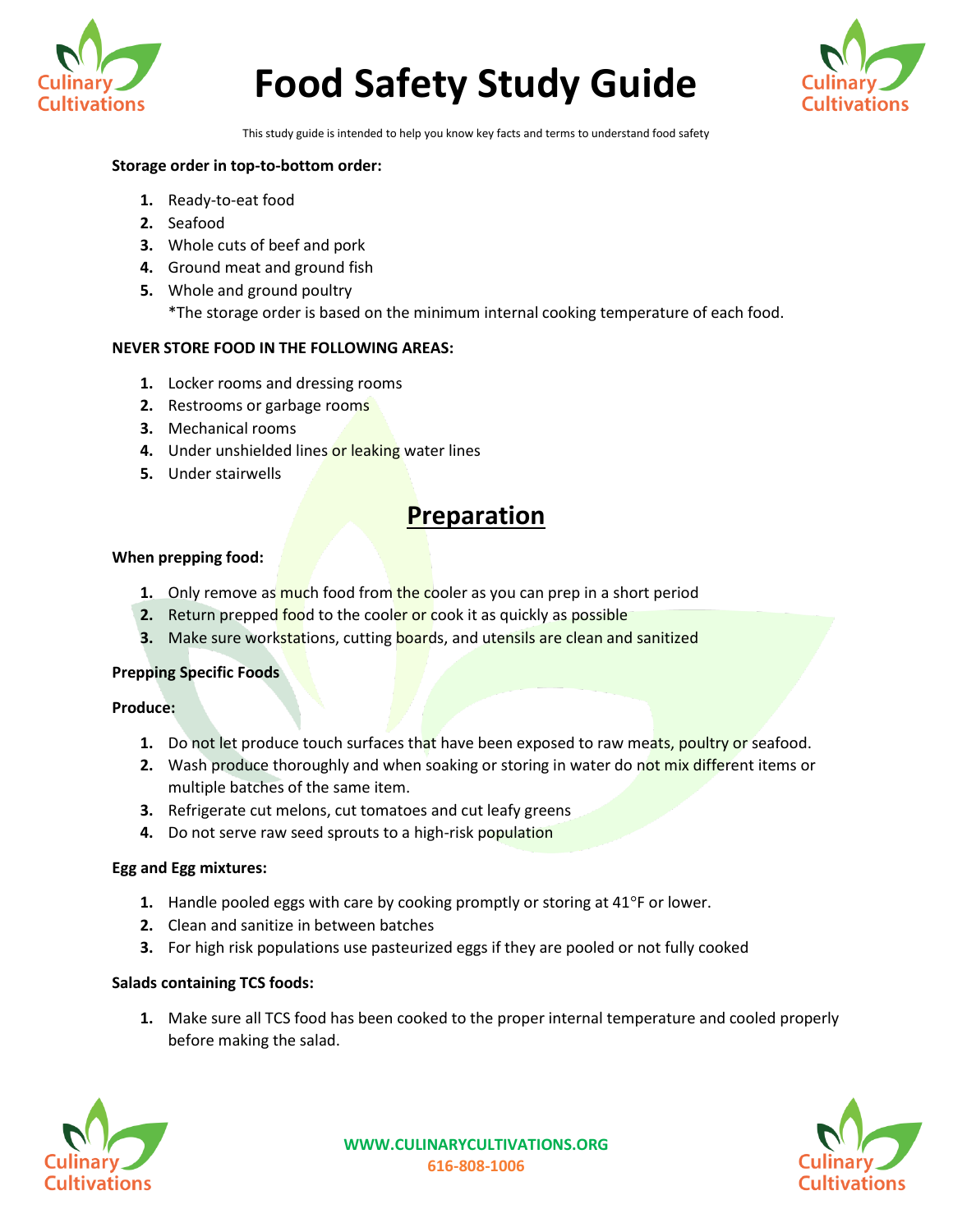



This study guide is intended to help you know key facts and terms to understand food safety

#### **Ice:**

- **1.** Never use ice as an ingredient if it was used to keep food cold
- **2.** Transfer ice using clean and sanitized scoops
- **3.** Store ice scoops outside machines
- **4.** NEVER use glass to scoop ice

# **Preparation practices that need a variance to preform**

- **1.** Packaging fresh juice on-site for sale later, unless the juice has a warning label
- **2.** Smoking food to preserve, but not to enhance the flavor
- **3.** Using food additives or adding components such as vinegar to preserve so that it no longer needs time and temperature control for safety
- **4.** Curing Food
- **5.** Custom-processing animals for personal use.
- **6.** Packaging food using ROP (reduced-oxygen packaging) this includes MAP, vacuum packed and sous vide food
- **7.** Sprouting seeds or beans
- **8.** Offering live shellfish from a display tank.

# **Proper Thawing Procedures**

- **1.** Thaw food by putting it into a cooler under 41° F or lower
- **2.** Thaw food by placing it under running water 70°F or lower
- **3.** Thaw food in a microwave, only if it will be cooked immediately after thawing
- **4.** Thaw food as part of the cooking process

# **Thawing ROP fish**

Frozen fish may be supplied in reduced oxygen packaging (ROP). This fish should usually remain frozen until ready for use. If it is stated on the label, the fish must be removed from packaging at the following times:

- Before thawing it under refrigeration
- Before or immediately after thawing it under running water

If you are packaging fish using a reduced –oxygen packaging method the fish must:

- Be frozen at the time of packaging
- Include a label that states the fish must be frozen until used



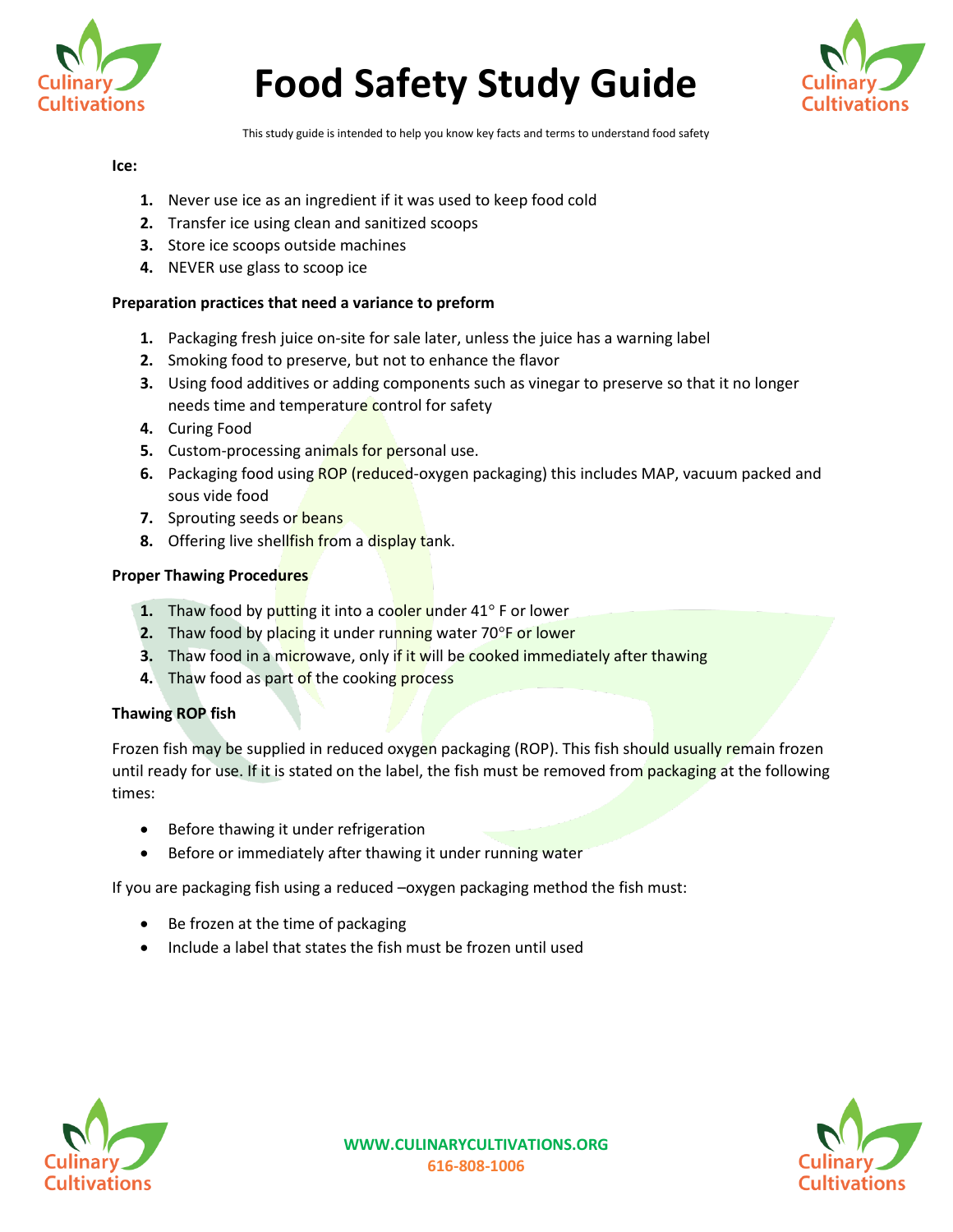



This study guide is intended to help you know key facts and terms to understand food safety

#### **Minimum internal temperatures**

- **1. Poultry**-(including whole or ground chicken, turkey, and duck) 165°F (74°C) for 1 second
- **2. Ground Meat**-(including beef, pork, other meat) 155°F (68°C) for 17 seconds
- **3. Injected meat**-155°F (68°C) for 17 seconds
- **4. Pork, beef, veal, lamb-**Steaks/Chops: 145°F (63°C) for 15 seconds

Roasts**:** 145°F (63°C) for 4 minutes

- **5. Fish** 145°F (63°C) for 15 seconds
- **6. Ground, chopped, minced fish** 155°F (68°C) for 17 seconds
- **7. Eggs for immediate service** 145°F (63°C) for 15 seconds
- **8. Eggs that will be hot-held for service**-155°F (68°C) for 17 seconds
- **9. Commercially processed food** 135°F (57°C) for 15 seconds

#### **If partially cooking during preparation:**

- **1.** Never cook the food longer than 60 minutes during the first initial cooking process
- **2.** Cool the food immediately after the initial cooking process
- **3.** Freeze or refrigerate the food after cooling it
- **4.** Heat the food to its required minimum internal temperature before selling or serving
- **5.** Cool the food if it will not be served immediately or held for service

## **If your menu included raw or undercooked TCS food items, you must do the following:**

- **1.** Note it on the menu next to the food item
- **2.** Advise customers who order this food of the increased risk of a foodborne illness
- **3.** Put a notice on the menu
- **4.** Provide this information using brochures, table tents, or signs

# **The Food and Drug Administration (FDA) advises against offering the following items raw or undercooked on a children's menu:**

- **1.** Eggs
- **2.** Meat
- **3.** Poultry
- **4.** Seafood

#### **If your operation serves mainly high-risk populations than you must never serve the following:**

- **1.** Raw seed sprouts
- **2.** Raw or undercooked eggs, meat, or seafood
- **3.** Raw oysters
- **4.** Rare hamburgers



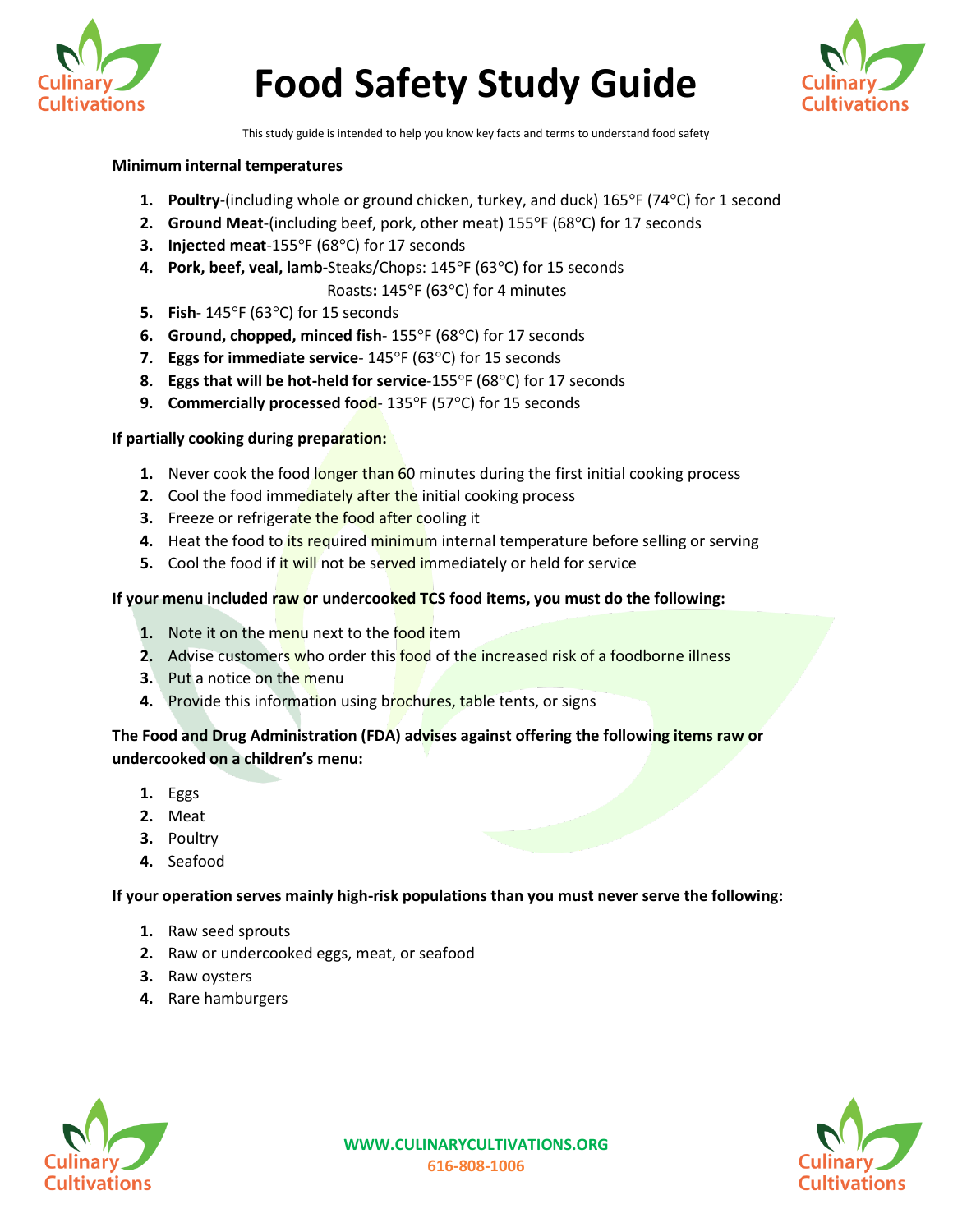



This study guide is intended to help you know key facts and terms to understand food safety

## **Proper way to cool food**

- **1.** Must cool food from 135°F (57°C) to 70°F (21°C) within two hours. Then from 70°F to 41°F within 4 hours.
- **2.** Before starting the cooling process cut larger items into smaller parts to cool quicker.
- **3.** Methods for cooling food safely and quickly:
	- Place food in an ice-water bath
	- Stir it with an ice paddle
	- Place it in a blast chiller
	- Cold water or ice as an ingredient

# **Proper way to Reheat food**

- **1.** Food to be reheated for immediate service can be reheated to any temperature if it was cooked and cooled correctly
- **2.** Food to be reheated for hot-holding must be reheated to an internal temperature of 165°F (74°C) for 15 seconds within two hours
- **3.** Commercially processed and packaged ready-to-eat food to an internal temperature of at least 135°F (57°C)

# **Food must be thrown out in the following situations:**

- **1.** When it is handled by staff that have be diagnosed with a food borne illness
- **2.** When the food has been contaminated by bodily fluids or by hands
- **3.** When it has exceeded the time and temperature requirements designed to keep food safe

# **Service**

#### **Food Holding Temperatures**

- **1.** Hold hot TCS food at 135°F (57°C) or higher
- **2.** Hold cold TCS food at 41°F (5°C) or lower
- **3.** Check temperatures at least every 4 hours (every 2 hours for corrective action)
- 4. Never use hot holding equipment to reheat food unless it's designed for it

# **Holding food using time not temperature**

- **1. Cold food can be held without temperature control:**
	- If the food was at  $41^{\circ}F (5^{\circ}C)$  or lower before removing it from temperature control.
	- Label the food once removed from refrigeration and the time it must be thrown out.
	- Cannot be held longer than 6 hours
	- Make sure the food does not exceed  $70^{\circ}$ F (21 $^{\circ}$ C)
	- Sell, serve, or throw out the food within 6 hours
- **2. Hot food can be held without temperature control:**
	- If the food was at 135°F (57°C) or higher before removing it from temperature control
	- If there is a label indicating the time the item must be thrown out
	- Sell, serve, or throw out the food within 4 hours



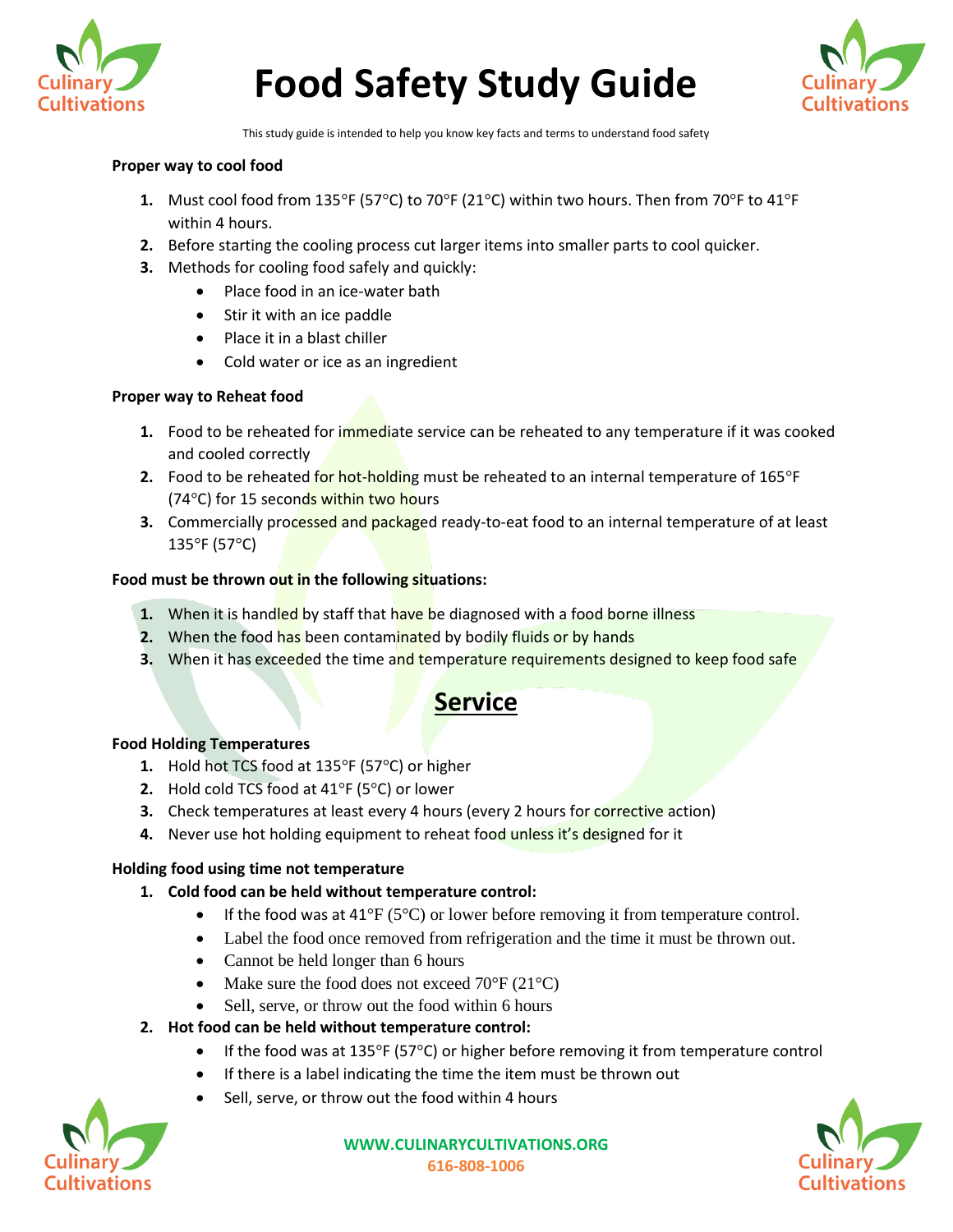



This study guide is intended to help you know key facts and terms to understand food safety

#### **To prevent contamination when serving food**

- **1.** Wear single-use gloves or spatula's, tongs, deli sheets, or other utensils when handling ready-toeat food.
- **2.** Use separate utensils for each food item
- **3.** Always use clean and sanitized utensils for serving
- **4.** Store serving utensils correctly between uses to avoid contamination.
- **5.** Clean and sanitize utensils after each task/ or if using them continuously clean and sanitize them every four hours.
- **6.** Leave utensils in the food item with the handle extended above the container rim

#### **Preset Tableware**

**1.** If presetting tableware keep it wrapped or covered to prevent it from being contaminated

#### **Re-Serving Food- NEVER re-serve:**

- **1.** Food returned by one customer to another customer
- **2.** Uncovered condiments
- **3.** Uneaten bread
- **4.** Plate garnishes

#### **Self-Service Areas Requirements:**

- **1.** All self-service area's must have sneeze guards and they must be located 14 inches above the counter, and must extend 7 inches beyond the food.
- **2.** All food must be labeled, placing labels on food, and place salad dressing names on ladle handles
- **3.** All hot food must be kept at 135°F (57°C) or higher
- **4.** All cold food must be kept at 41°F (5°C) or lower
- **5.** Keep all raw food (meat, poultry, fish) separate from ready-to-eat food
- **6.** When coming back for refills customers must use clean plates each time they return
- **7.** Stock food displays with the correct utensils for dispensing food
- **8.** Do not use ice as an ingredient if it was used to keep food or beverages cold

#### **Labeling Bulk food in Self-Service Areas**

- **1.** Make sure the label is in plain view of the customers
- **2.** Include the manufacturer or processor label provided with the food

#### **A label is not needed for bulk unpackaged food, such as bakery products, if:**

- **1.** The product makes no claim regarding health or nutrient content
- **2.** No laws requiring labeling exist
- **3.** The food is manufactured or prepared on the premises
- **4.** The food is manufactured or prepared at another regulated food operation or processing plant owned by the same person



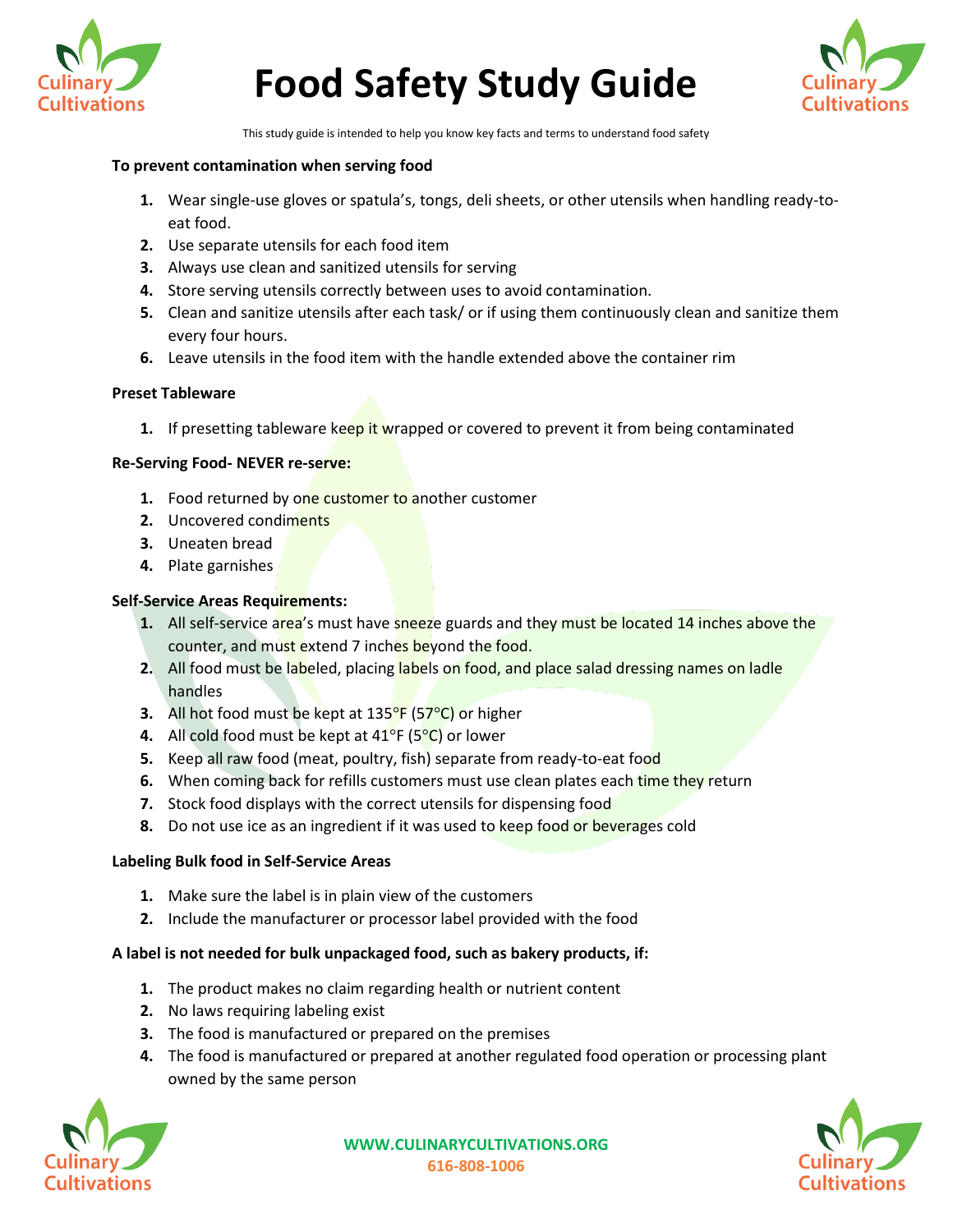



This study guide is intended to help you know key facts and terms to understand food safety

#### **Off-Site Service**

## **Delivering food off-site:**

- **1.** Use insulated, food-grade containers designed to stop food from mixing, leaking, or spilling
- **2.** Clean out the inside of delivery vehicles regularly
- **3.** Check internal food temperatures regularly
- **4.** Label food with a use-by date and time. Also, include reheating and service instructions
- **5.** Make sure the service site has the correct utilities
- **6.** Store raw meat, poultry, and seafood, and ready-to-eat items separately

#### **Vending Machines-To keep vended food safe**

- **1.** Check the product shelf life daily
- **2.** Keep hot food hot and cold food cold
- **3.** Dispense TCS food in its original container
- **4.** Wash all fresh fruit with edible peels and wrap them before putting it in the machine

# **Management Systems**

Food Safety Management system: Is a group of practices and procedures intended to prevent foodborne illness. Actively controls risks and hazards throughout the flow of food.

#### **Foundations of a Food Safety Management system.**

- **1.** Personal Hygiene Program
- **2.** Food Safety Training program
- **3.** Supplier selection and specification program
- **4.** Quality control and assurance program
- **5.** Cleaning and sanitizing program
- **6.** Standard Operating Procedures (SOP'S)
- **7.** Facility design and equipment maintenance program
- **8.** Pest-control program

# **Active Managerial Control focuses on controlling the five most common risk factors for foodborne illness**

- **1.** Practicing poor personal hygiene
- **2.** Purchasing food from unsafe sources
- **3.** Failing to cook food adequately
- **4.** Holding food at incorrect temperatures
- **5.** Using contaminated equipment

# **Ways to Achieve active managerial control in the operation**

- **1.** Training programs
- **2.** Manager supervision
- **3.** Standard Operating Procedures (SOPS)
- **4.** HACCP



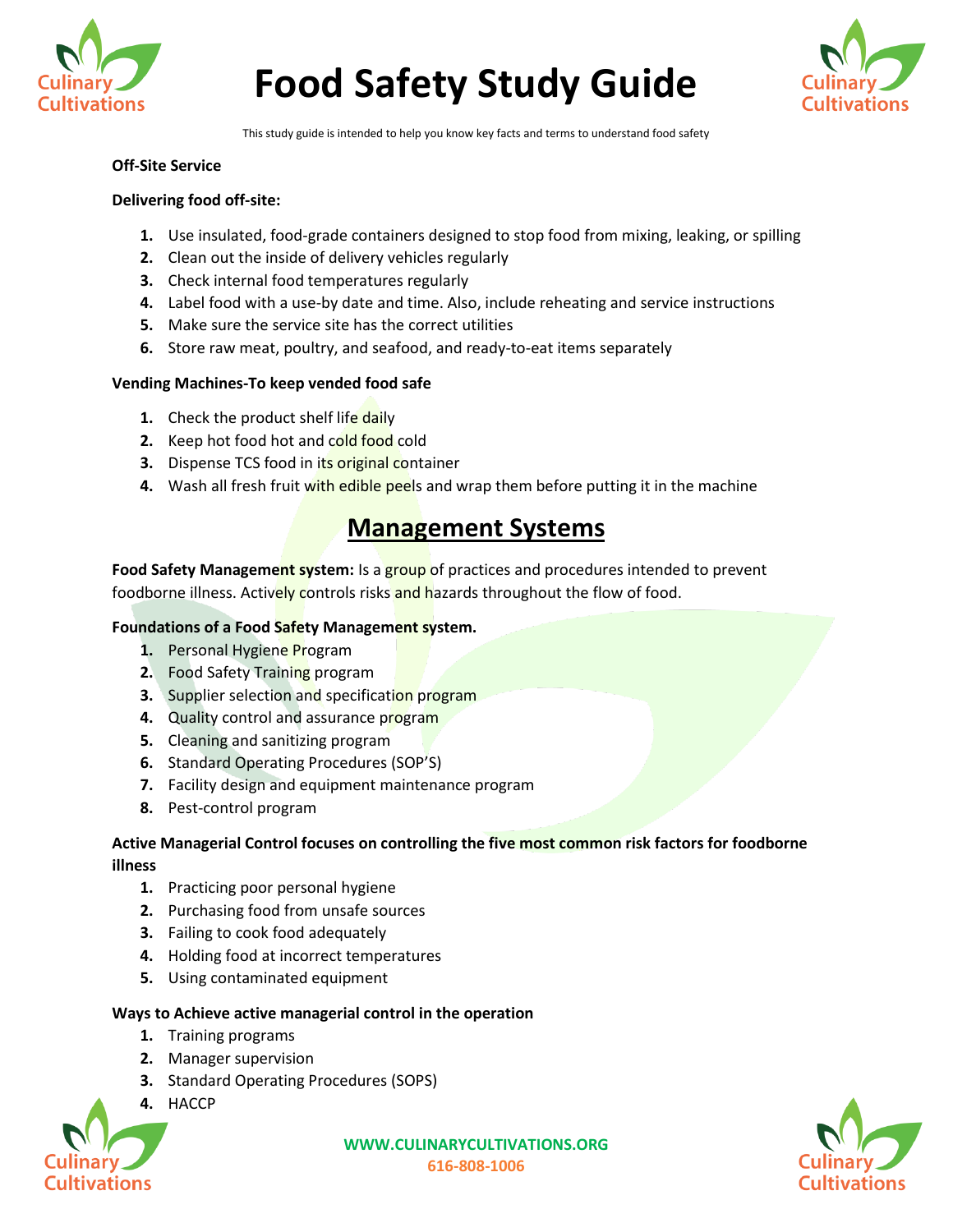



This study guide is intended to help you know key facts and terms to understand food safety

## **Critical points to the success of active managerial control:**

- **1.** Monitoring critical activities in the operation
- **2.** Taking the necessary corrective action when required
- **3.** Verifying that the actions taken control the risks factors

#### **HACCP- Hazard Analysis Critical Control Point**

- **1.** HACCP is based on identifying significant biological, chemical, or physical hazards at specific points within a product's flow through an operation
- **2.** Once identified, hazards can be prevented, eliminated, or reduced to safe levels

## **An effective HACCP system must be based on a written place**

- **1.** It must be specific to each facility's menu, customer base, equipment, processes, and operations
- **2.** A plan that works for one operation may not work for another

## **Seven HAACP principles**

- **1.** Conduct a hazard **analysis**
- **2.** Determine critical control points (CCPs)
- **3.** Establish critical limits
- **4.** Establish monitoring procedures
- **5.** Identify Corrective actions
- **6.** Verify that the system works
- **7.** Establish procedures for record keeping and documentation

# **Specialized processing methods that require a variance and may also require a HACCP place**

- **1.** Smoking food as a method to preserve it, but not to enhance the flavor
- **2.** Using food additives or components such as vinegar to preserve or alter food so it no longer requires time and temperature control for safety
- **3.** Curing food
- **4.** Custom-processing animals
- **5.** Packaging food using ROP methods including
- **6.** Treating (pasteurizing) juice on-site and packaging it for later sale
- **7.** Sprouting seeds or beans



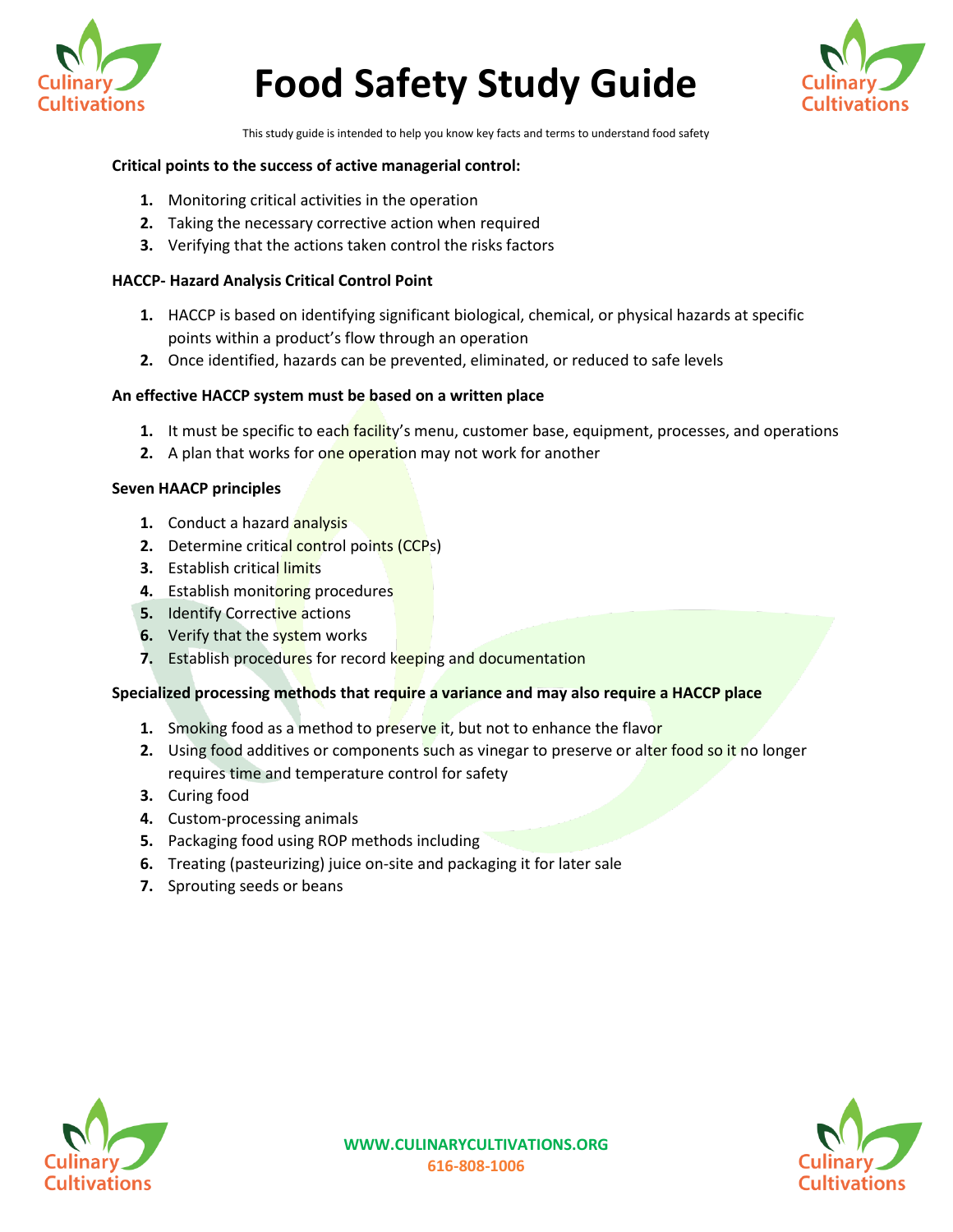



This study guide is intended to help you know key facts and terms to understand food safety

# **Facilities**

# **Interior Requirements for a Safe Operation-Floors, walls, and ceiling**

- **1.** All materials must be smooth and durable for easier cleaning
- **2.** Must be regularly maintained

#### **All foodservice equipment that encounters food must meet these standards:**

- **1.** Nonabsorbent, smooth, and corrosion resistant
- **2.** Easy to clean
- **3.** Durable
- **4.** Resistant to damage

#### **Equipment mounted on the floor must either be:**

- **1.** Mounted on legs at least 6 inches (15 cm) high
- **2.** Sealed to a masonry base

## **Tabletop equipment should be either:**

- **1.** Mounted on legs at least 4 inches (10cm) High
- **2.** Sealed to the countertop

#### **Once equipment has been installed:**

- **1.** It must be maintained regularly
- **2.** Only qualified people should maintain it
- **3.** Set up a maintenance schedule with your supplier or manufacturer
- **4.** Check equipment regularly

#### **Dishwashers must be installed:**

- **1.** So, they are reachable and conveniently located
- **2.** In a way that keeps utensils, equipment, and other food-contact services from becoming contaminated

# **Handwashing stations are required to be in the following locations:**

- 1. In the restrooms or directly next to them
- 2. Food prep areas
- 3. Service areas
- 4. Dishwashing areas

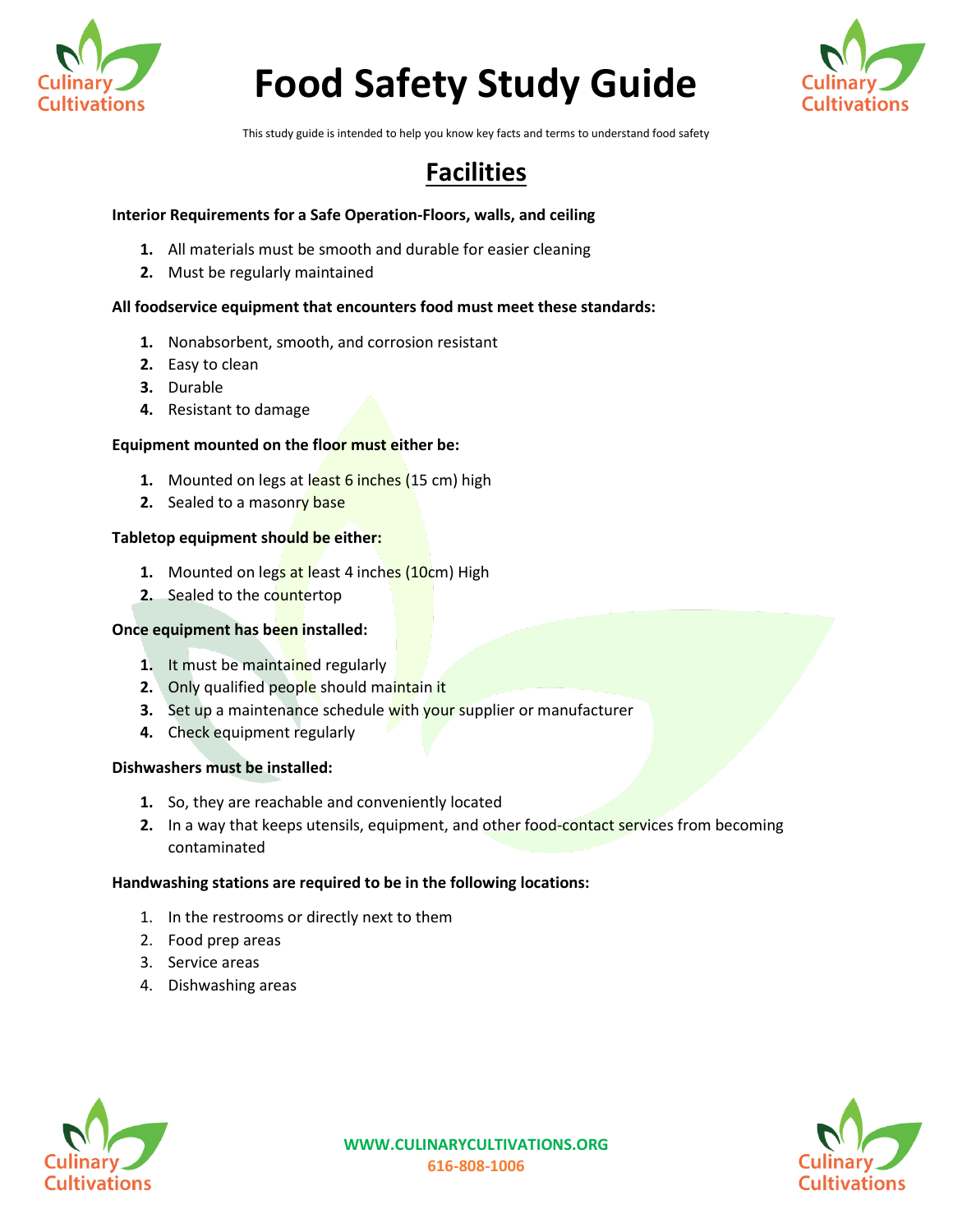



This study guide is intended to help you know key facts and terms to understand food safety

#### **All handwashing stations are required to have the following:**

- **1.** Hot and cold running water
- **2.** Soap
- **3.** A way to dry hands
- **4.** Garbage receptacle
- **5.** All the proper handwashing signs

## **Acceptable sources of drinkable water**

- 1. Approved public water mains
- 2. Regularly tested and maintained private sources
- 3. Closed, portable water containers
- 4. Water transport vehicles

**Cross Connection**-Physical link between safe water and dirty water from drains, sewers, or other wastewater sources

Backflow- Reverse flow of contaminants through a cross-connection into the drinkable water supply, prevention would be using vacuum break or air gap

**Backsiphonage-** A vacuum created in the plumbing system that sucks contaminants back into the water supply

# **Lighting Requirements**

- **1.** Different areas of the facility have different lighting intensity requirements
- **2.** Local jurisdictions usually require prep areas to be brighter than other areas
- **3.** All lights need to have shatter-resistant light bulbs or protective covers
- **4.** Always replace burned out light bulbs with the correct size bulbs

**Ventilation Systems:** Must be cleaned and maintained to prevent grease and condensation from building up on walls and ceilings

**Garbage:** Remove from prep areas as quickly as possible and clean the inside and outside of containers frequently

**Indoor garbage receptacles Must be:** Leak proof, waterproof, and pest proof, easy to clean and covered when not in use.

**Designated storage areas:** Store waste and recyclables separately from food and food-contact surfaces. Storage must not create a nuisance or a public health hazard.

**Outdoor Containers Must:** Be placed on a smooth, durable nonabsorbent surface, have tight-fitting lids, be covered always and have their drain plugs in place

# **Emergencies that affect the facility**

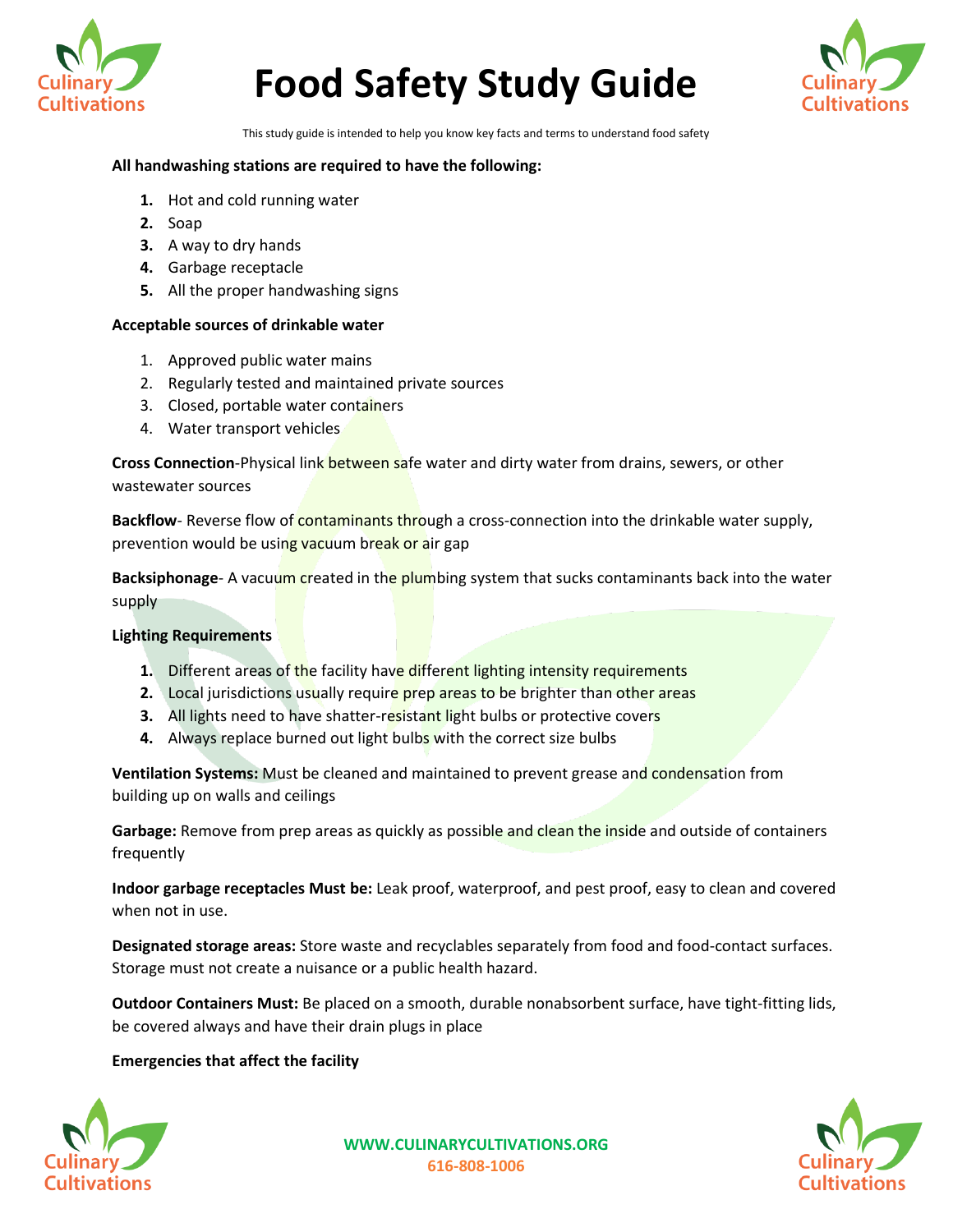



This study guide is intended to help you know key facts and terms to understand food safety

**Imminent health hazard:** A significant threat or danger to health or requires immediate correction or closure to prevent injury.

#### **Possible imminent health hazards**

- **1.** Electrical power outages
- **2.** Fire
- **3.** Flood
- **4.** Sewage backups

## **How to respond to a crisis affecting the facility**

- **1.** Determine if there is a significant risk to the safety or security of your food
- **2.** If the risk is significant stop service, then notify the local regulatory authority
- **3.** Decide how to correct the problem
- **4.** Establish time-temperature control
- **5.** Clean and sanitize all surfaces that
- **6.** Verify water is drinkable
- **7.** Reestablish physical security of the facility

#### **Pest Management**

#### **Three ways to prevent pests**

- **1.** Deny pests access to the operation
- **2.** Deny pests food, water and shelter
- **3.** Work with a licensed Pest Control Operator (PCO)

#### **Ways to keep pests from entering the facility through deliveries**

- **1.** Check all deliveries before they enter the operation
- **2.** Refuse shipments if pests or signs of pests are found

#### **Pest Prevention**

- **1.** Secure all screen windows and vents
- **2.** Seal cracks in floors and walls, and around pipes
- **3.** Install air curtains above or alongside doors

#### **Ways to deny pests shelter**

- **1.** Throw out garbage quickly and correctly
- **2.** Keep containers clean and in good condition
- **3.** Keep outdoor containers tightly covered
- **4.** Clean up spills around containers immediately
- **5.** Store recyclables correctly
- **6.** Keep recyclables in clean, pest-proof containers
- **7.** Keep containers as far away from the building as regulations allow



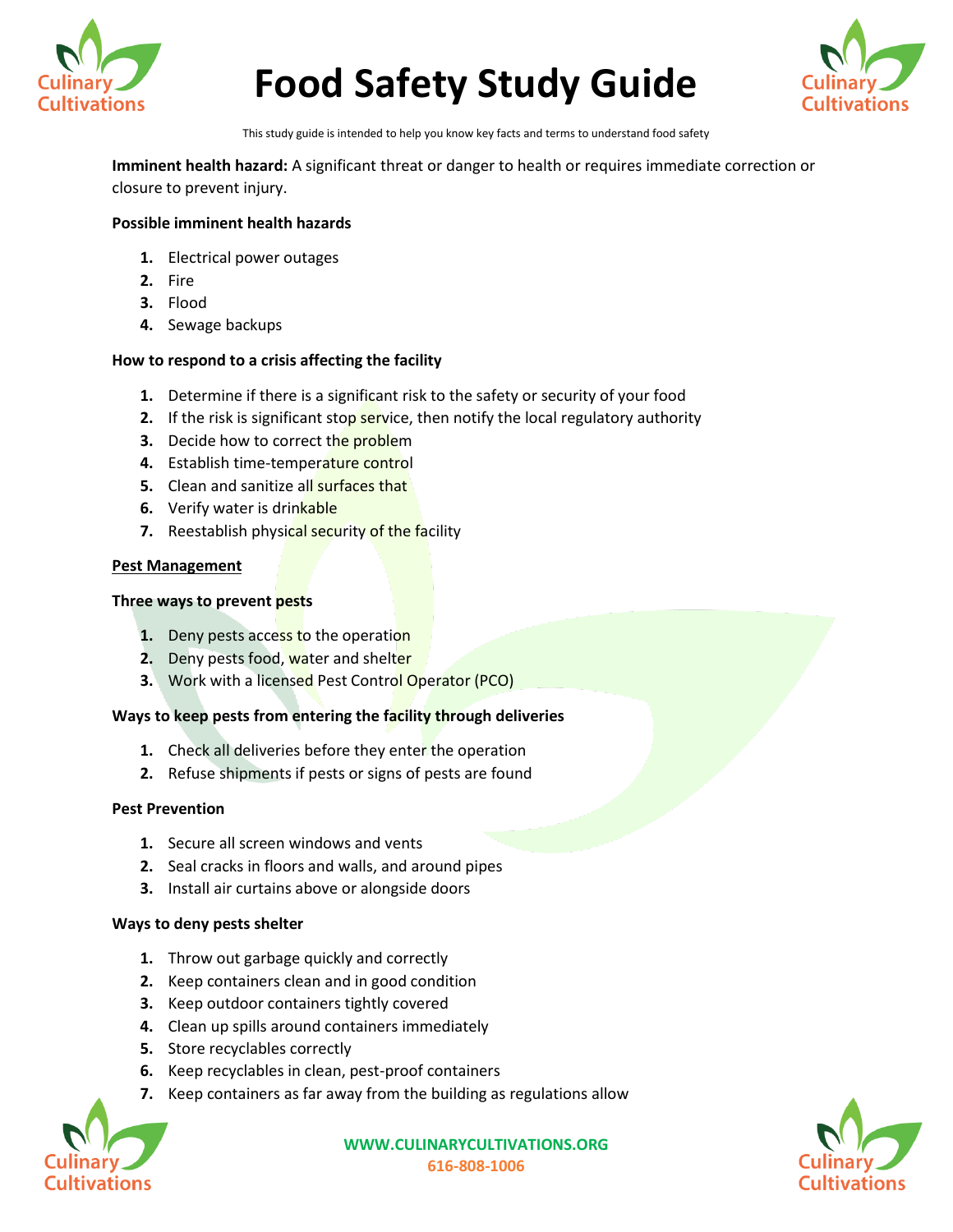



This study guide is intended to help you know key facts and terms to understand food safety

- **8.** Store food and supplies quickly and correctly
- **9.** Keep them away from walls and at least 6 inches (15cm) off the floor
- **10.** Rotate all products using First In First Out, so the pests can settle and breed
- **11.** Clean the operation thoroughly.
- **12.** Clean up food and beverage spills immediately
- **13.** Clean break rooms after use
- **14.** Keep cleaning tools and supplies clean and dry

## **Contact your PCO immediately if you notice the following:**

- **1.** Feces
- **2.** Nests
- **3.** Damage on products, packaging, and the facility itself

# **Cleaning and Sanitizing**

#### **Cleaners and Sanitizers**

#### **Cleaners must be:**

- **1.** Stable and noncorrosive
- **2.** Safe to use

#### **Heat Sanitizers**

- **1.** Water must be at least 171°F (77<sup>°</sup>C)
- **2.** Immerse the item for 30 seconds

## **Chemical Sanitizers**

- **1.** Chlorine
- **2.** Iodine
- **3.** Quats (Chemical sanitizer) \*Always follow the manufactures instructions\*

# **Guidelines for Effective Use of Sanitizers**

- **1. Chlorine** Water temperature minimum 75°F, 50-99ppm, Contact time minimum 7 seconds
- **2. Iodine** Water temperature minimum 68°F, 12.5-25ppm, Contact time minimum 30 seconds
- **3. Quats** Water temperature minimum 75°F, less than 500ppm, Contact time minimum 30 seconds (Always follow manufacturer's instructions)



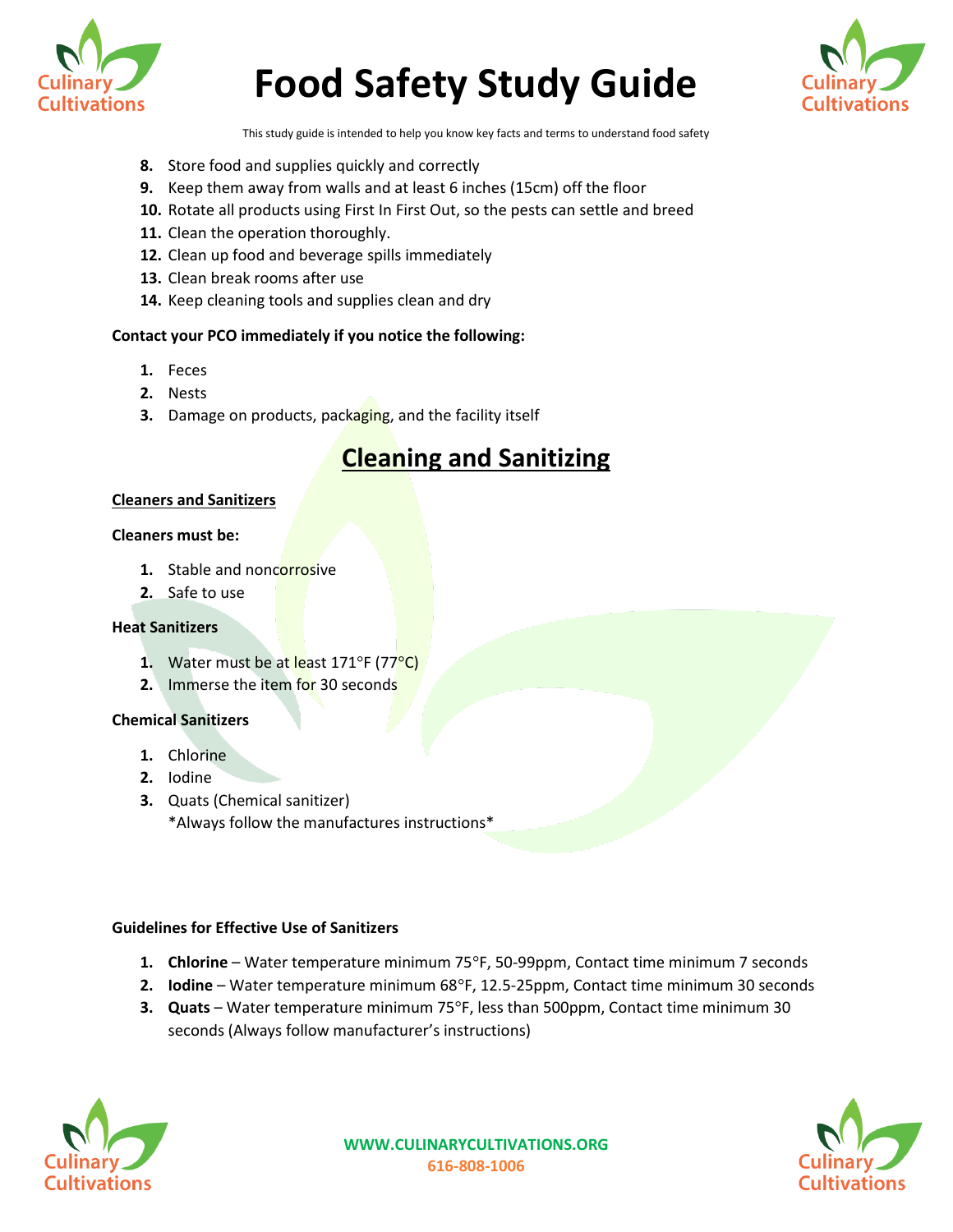



This study guide is intended to help you know key facts and terms to understand food safety

#### **Proper way to clean and sanitize**

- **1.** Scrape or remove food bits from the surface
- **2.** Wash the surface
- **3.** Rinse the surface
- **4.** Sanitize the surface
- **5.** Allow the surface to air-dry

# **Food contact surfaces must be cleaned and sanitized**:

- **1.** After they are used
- **2.** Before working with a different type of food
- **3.** Any time a task was interrupted and the items may have been contaminated
- **4.** After four hours if the items are in constant use

#### **Cleaning and Sanitizing stationary equipment:**

- **1.** Unplug the equipment
- **2.** Rinse the equipment surfaces with clean water
- **3.** Take the removable parts off the equipment
- **4.** Sanitize the equipment surfaces
- **5.** Scrape or remove food from the equipment surfaces
- **6.** Allow all surfaces to air-dry
- **7.** Wash the equipment surfaces
- **8.** Put the unit back together

#### **Clean in place equipment**

- **1.** Equipment holding and dispensing TCS food must be cleaned and sanitized every day unless otherwise indicated by the manufacturer
- **2.** Check local regulatory requirements

#### **Machine Dishwashing**

#### **High Temperature machines:**

- **1.** Final sanitizing rinse must be 180°F (82°C) or higher
- **2.** 165°F (74°C) for stationary rack, single-temperature machines

#### **Chemical-Sanitizing Machines**

**1.** Follow the temperature guidelines provided by the manufacturer

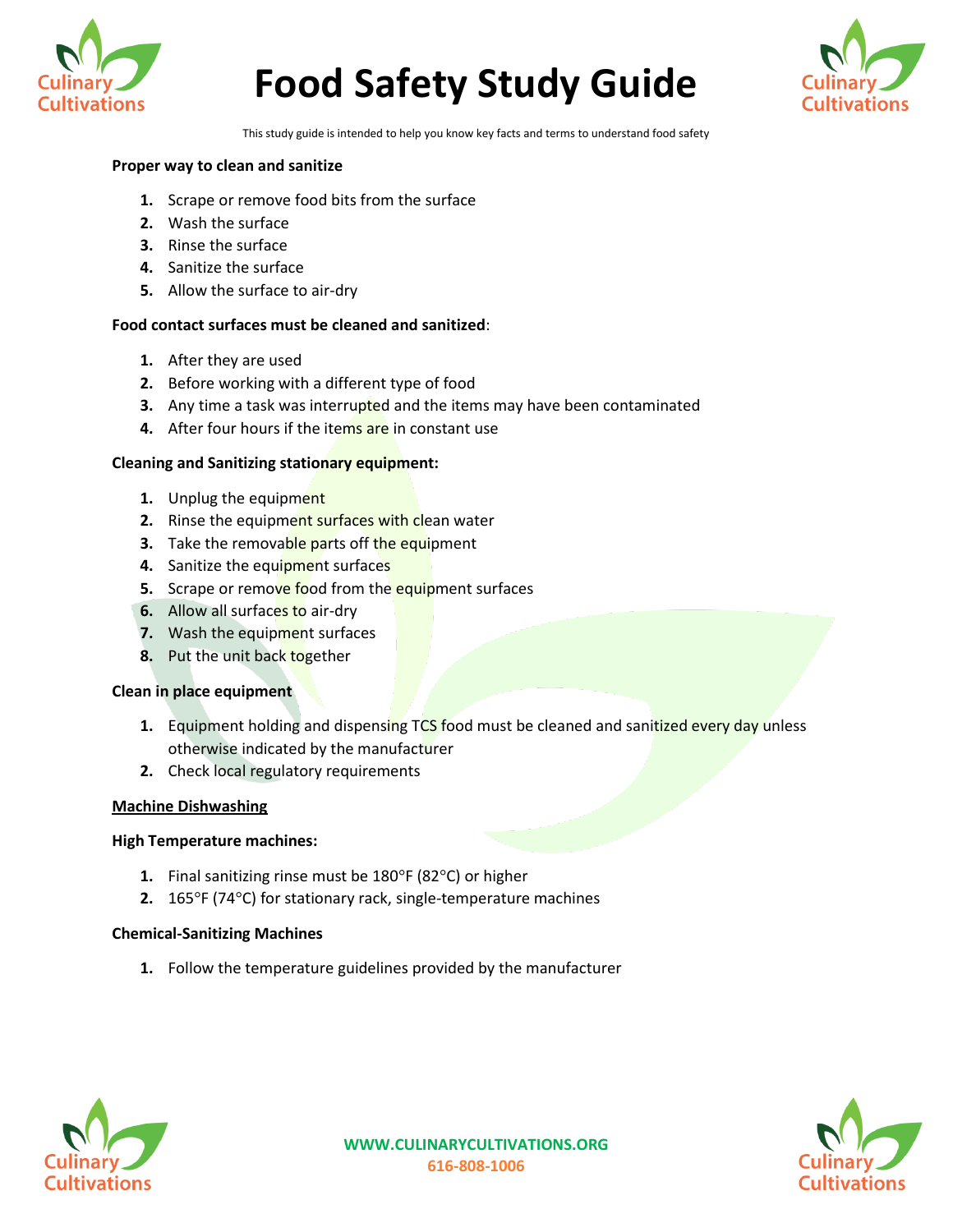



This study guide is intended to help you know key facts and terms to understand food safety

#### **Dishwasher Operation Guidelines**

- **1.** Clean the machine as often as needed
- **2.** Scrape, rinse, or soak items before washing
- **3.** Use the correct dish racks
- **4.** Never overload dish racks
- **5.** Air-dry all items
- **6.** Check the machine's water temperature and pressure

#### **Three Compartment Sink Set-up**

- **1.** Clean and sanitize each sink and drain board
- **2.** First Sink: Detergent and water, with a temperature at least 110°F (43°C)
- **3.** Second Sink: Clean rinse water
- 4. Third Sink: Water and sanitizer, follow manufacturers guidelines
- **5.** Provide a clock with a second hand to let food handlers know how long items have been in the sanitizer

#### **Using a three-compartment sink**

- **1.** Rinse, scrape or **soak** items before washing them
- **2.** Wash items in the first sink
- **3.** Rinse items in the second sink
- **4.** Sanitize items in the third sink
- **5.** Air-Dry items on a clean and sanitized surface

#### **Proper storage of clean and sanitized tableware and equipment**

- **1.** Store them at least 6 inches (15cm) off the floor
- **2.** Clean ad sanitize drawers and shelves before items are stored
- **3.** Store glasses and cups upside down on a clean and sanitized shelf or rack
- **4.** Store flatware and utensils with handles up
- **5.** Cover the food-contact surfaces of stationary equipment until ready for use
- **6.** Clean and sanitize trays and carts used to carry clean tableware and utensils

#### **Cleaning**

**When cleaning the premises:** Clean nonfood-contact surfaces regularly. This includes floors, ceilings, walls, equipment exteriors, etc.

**Cleaning up after people who get sick:** Diarrhea and vomit in the operation must be cleaned up correctly. Correct cleanup can prevent food from becoming contaminated and keep others from getting sick.

#### **Chemical Storage**

**Proper storage for cleaning tools and chemicals:** Place in a separate area away from food and prep areas